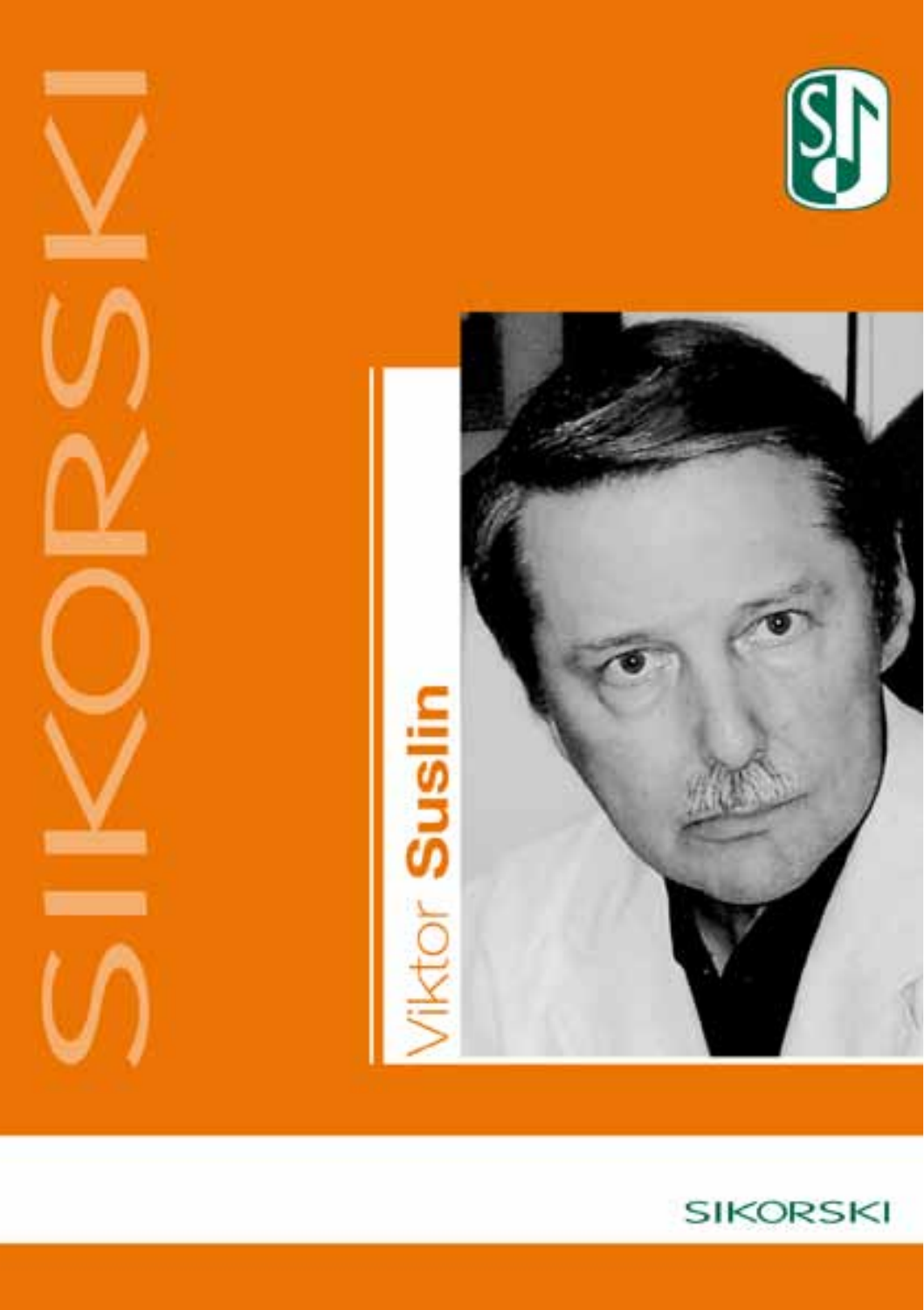### **contents**

| CHRONOLOGICAL WORKLIST                                  |
|---------------------------------------------------------|
|                                                         |
| ASTRAEA IMPROVISATIONS <b>Superintensive Strategies</b> |
|                                                         |
| <b>ESSAYS AND ARTICLES BY VIKTOR SUSLINE 1999</b>       |
| <b>ESSAYS AND ARTICLES ABOUT VIKTOR SUSLIN 31</b>       |
|                                                         |

*All of Viktor Suslin's works are published by Musikverlage Hans Sikorski, Hamburg.*

*This catalogue does not include early works, or music composed especially for the stage, for films, or for radio drama.*

sikorski Musikverlage 20139 hamburg phone: (+ 49) (0)40 / 41 41 00-0 · fax: (+ 49) (0)40 / 41 41 00-41 www.sikorski.de · contact@sikorski.de **1 9 s e p t e m b e r 2 0 1 9** cover photo © viktor suslin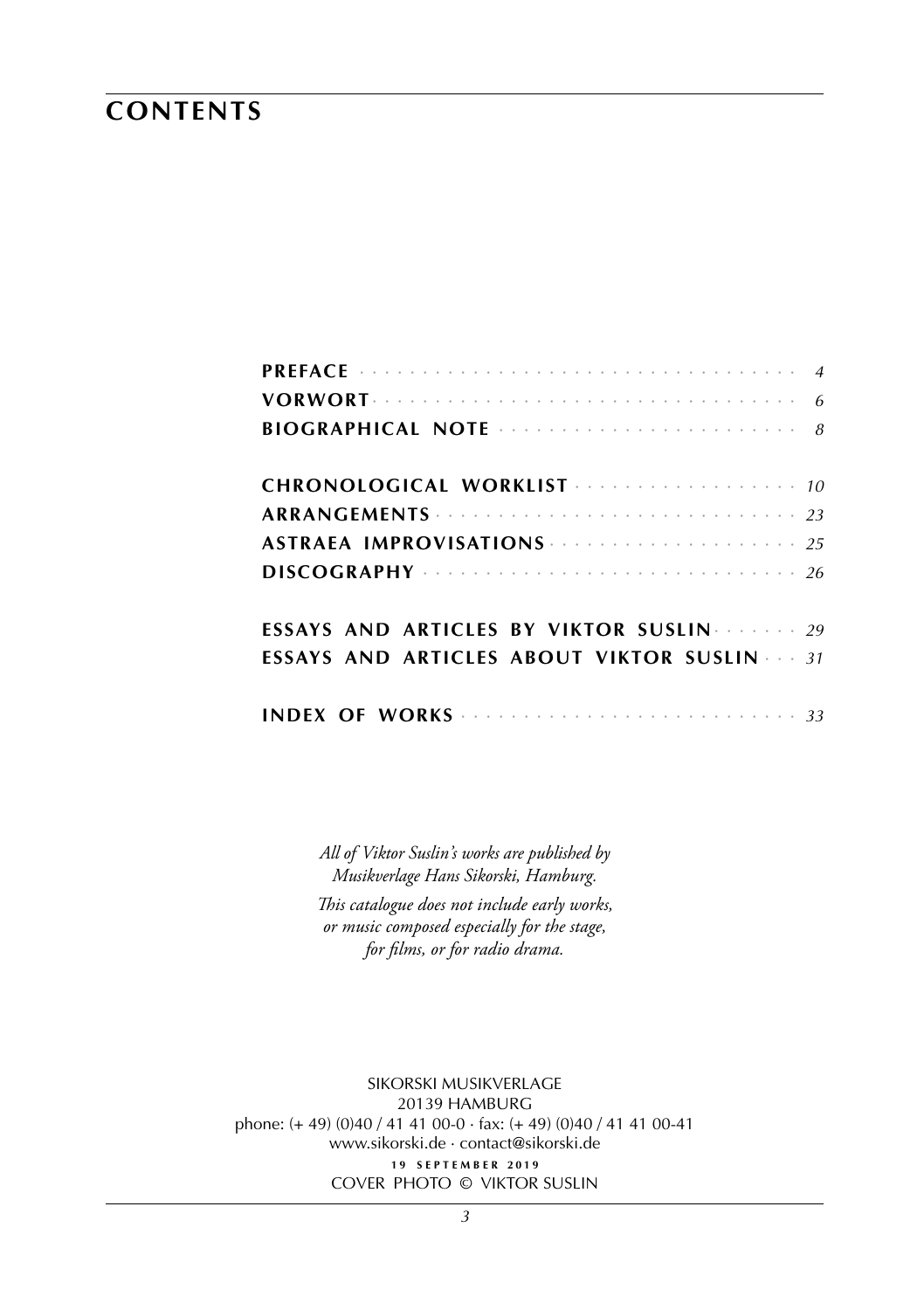# **viktor suslin**

Viktor Suslin was born on 13 June 1942. He belongs to a generation of Russian composers wich, as a result of the Second World War, is in fact rather small in numerical terms. Although it has much in common with the prewar generation (Pärt, Gubaidulina, Schnittke, Denisov), there are important and obvious differences. For example, the atmosphere at the conservatories in the first half of the 1960s was quite different to the one which had prevailed a decade earlier. Whereas it would be true to say that the 'thaw' initiated by Krushchev was both uncertain and deceptive, it nonetheless led to a flowering of the arts and a greater open-mindedness in cultural life. And it certainly widened the student's horizons. Composers born in the 1930s, such as Volkonsky, Denisov, Silvestrov, Gubaidulina and Schnittke, profited more from the thaw than those who were about ten years younger. The former, who were all about 30, were now able to secure performances of their first important works, and to make a name for themselves abroad.

In this respect life was more difficult for Suslin and his generation. On the one hand he was fortunate enough to have had excellent teachers – he studied composition with Nikolai Peyko, who had previously taught Sofia Gubaidulina, and the piano with the distinguished pianist Anatoly Vedernikov. On the other hand his career as a composer began at the very moment when the political and cultural 'thaw' was abruptly terminated by Brezhnev in October 1964. The consequences of this soon became apparent. For example, it proved impossible to obtain an orchestra for his graduation exercise, the  $p_i$  i a n o concerto (1966). Music of this kind suddenly began to be frowned upon. Subsequently, in the 1960s and 1970s, many planned performances of New Music were banned. This policy was applied to Suslin's works just as much as to those of his senior colleagues, and in the end he decided to emigrate.

Suslin's character is lyrical by nature, and not dramatic. His music avoids coarse contrasts and cheap dramaturgical effects, and, although most of his works have a programmatic title, he rejects the use of literary models and what might be called 'musical journalism'. For this reason his music does not fit in with the tradition established by Shostakovich.

Although Suslin does not have an unduly long list of works to his credit, his music is characterized by its diversity. He never repeats himself, and, in terms of compositional technique, is quite clearly concerned to impart individuality to each new work. His broadlybased expressive range reaches from ecstatic warmth (Patience, Leb' wohl, Poco a p o c o II, In My End is My Beginning) to fervent meditation and lyricism (Trio-Sonate, Mitternachtsmusik, Le deuil blanc), wit and humour (Sinfonia piccola, Drei Chöre nach Daniil Charms, Gioco appassionato, Terrarium), and to works with mystical and magical qualities (Chanson c o n t r e r a i s o n). Suslin has never made specific use of texts from the liturgy, though some of his pieces have religious connotations. For example, L a m e n t o for Organ is a work which demonstrates that a musical structure can in fact have an intrinsically symbolic meaning.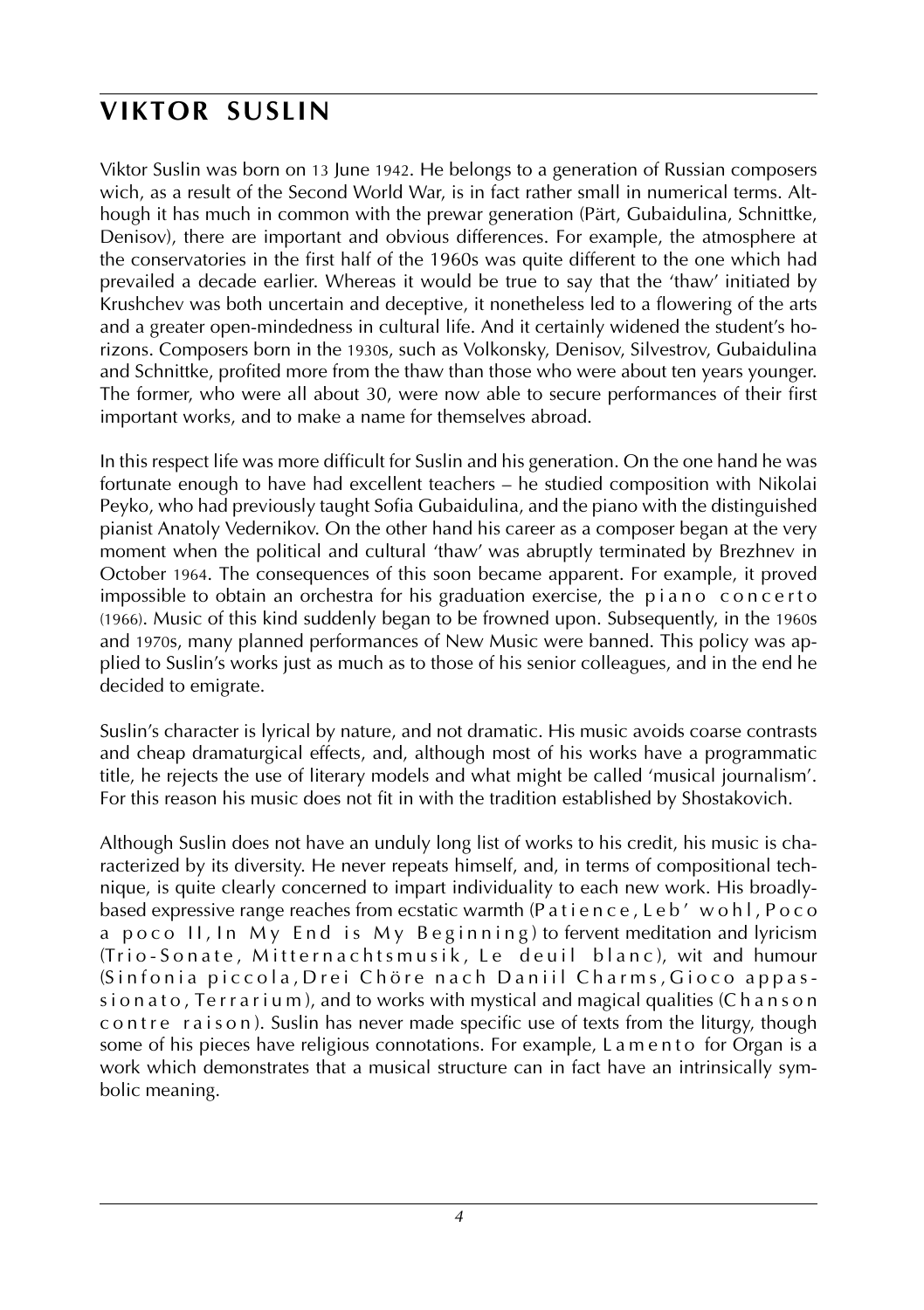In his early works Suslin developed a language that is very much his own. he rejected minimalism and the use of polystylistics, basing his music instead on pluralistic material, and not on stylistic pluralism. Perfect consonances coexist with twelve-note complexes, which can be coloured in a large variety of way (for example, structures consisting of concatenations of identical intervals, or the use of major and minor chords whithin the framework of twelve-note logic), controlled aleatory techniques, microtones which result in a 'non-Euclidean' modality (for example, the resolution of the triton in quarter-tone steps to the perfect fifth or perfect fourth – or the transformation of a large interval into a small one, and vice versa). Furthermore, Suslin's music also demonstrates his dislike for the allinterval row (with its characteristic statistical entropy) and his preference for unvarying and self-contained symmetrical rows with the smallest possible number of intervals.

Another feature of Suslin's music is that he fails to draw a clear distinction between chamber music and symphonic works. Thus it would be difficult to describe pieces such as the Sonata for Violoncello and Percussion or Le deuil blanc as chamber music. Suslin likes to join several movements into a single unit, and is not particularly interested in the dialectics of sonata form. When devising his clear and perceivable structures he sometimes relies on Oriental concepts of form, though this is something the listener hardly ever notices. Suslin's polyphonic technique has nothing in common with academic polyphony or linear twelve-note composition (which is just as academic). In contrast to this, his music often makes use of a very personal kind of layered polyphony consisting of major and minor chords which are impelled by 'twelve-note logic'.

Suslin also believes that timbre and colour are important structural elements. in this respect his lenghty collaboration with the composers Sofia Gubaidulina and Vycheslav Artyomov in the ASTRAEA improvisation ensemble founded in 1975 was of especial significance. For a number of years it gave Suslin the chance to become acquainted with a large number of standard and exotic instruments. In the course of his research he devised new ways of playing percussion and string instruments, and used these techniques for the first time in some of his works.

Suslin's works continue to be played in many different countries. Since 1979 they have been performed at contemporary music festivals in Paris, Cologne, Tokyo, London, Salzburg, Lockenhaus, Davos, Zurich, Moscow and St Petersburg. This is partly due to the fact that a number of famous musicians such as Kremer, Geringas, Lyubimov, Grindenko, Tonkha, Pekarsky and Herz have become ardent champions of his music.

In 1990s Suslin moderated a series of broadcast workshops (WDR, NDR) and led master courses in Austria, France and the Czech Republic. In 1990 he received the Cultural Prize of the Pinneberg district. Starting in 2007, Suslin was the managing director of Belaieff Music Publishers. In 1990 he received the Cultural Prize of the Pinneberg district. Viktor Suslin died on 10 July 2012 at the age of 70 following a long, severe illness.

*Jürgen Köchel*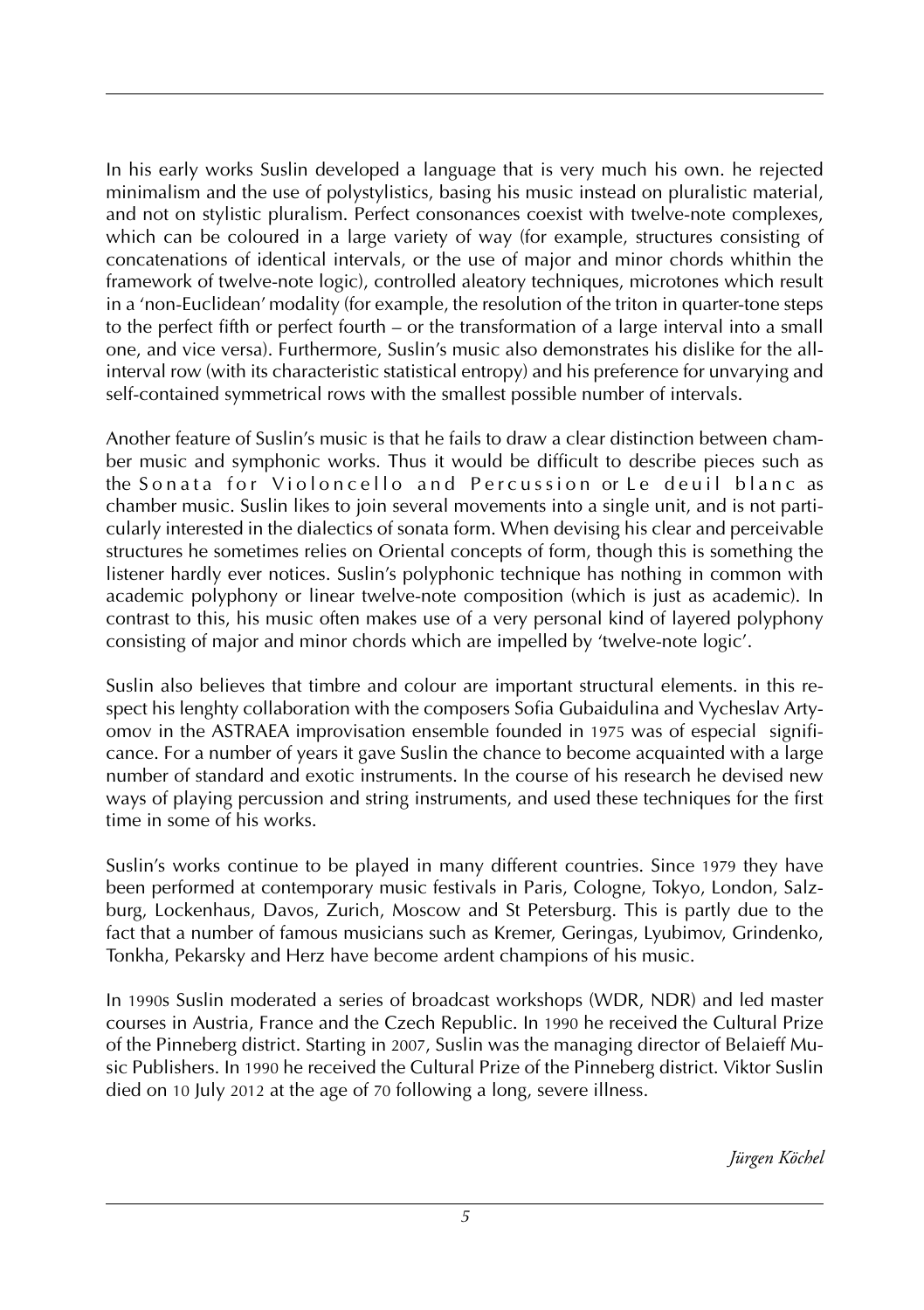# **viktor suslin**

Der am 13. Juni 1942 geborene Viktor Suslin gehört zur einer – wegen der Kriegsumstände – zahlenmäßig kleinen Generation russischer Komponisten, bei der trotz gewisser Gemeinsamkeiten doch wesentliche Unterschiede zur Vorkriegs-Generation (Pärt, Gubaidulina, Schnittke, Denissow) augenfällig sind. So war z.B. die Studienatmosphäre an den Hochschulen in der ersten Hälfte der 60er Jahre qualitativ ganz anders als ein Jahrzehnt zuvor. Der ,Tauwetter-Frühling' unter Chrustschow war zwar unsicher und täuschend, erlaubte aber ein Wiederaufleben und eine größere Aufgeschlossenheit des kulturellen Lebens, was den Horizont der Studierenden beträchtlich erweiterte. Davon profitierten die in den 30er Jahren geborenen Komponisten (z.B. Wolkonsky, Denissow, Silwestrow, Gubaidulina, Schnittke) stärker als die um zehn Jahre jüngeren. Den damals etwa 30jährigen gelang es, ihre ersten wichtigen Werke zur Aufführung zu bringen und ihre Namen allmählich auch im Ausland bekannt zu machen.

Suslins Generation hatte es in dieser Hinsicht schwerer. Obwohl er mit seinen Lehrern Glück hatte (beim Kompositionsprofessor Nikolai Pejko hatte auch Sofia Gubaidulina studiert, sein Klavierlehrer war der herausragende Pianist Anatoli Wedernikow), begann Suslin zu einem Zeitpunkt selbständig zu arbeiten, als das politisch-kulturelle ,Tauwetter' durch Breschnjew im Oktober 1964 ein jähes Ende fand. Die Konsequenzen waren sehr bald spürbar: Es war z.B. nicht mehr möglich, für seine Diplomarbeit (das K l a v i e r k o n z e r t 1966) ein Orchester zu bekommen – derartige Musik war nun nicht mehr erwünscht. Daran schlossen sich viele Aufführungsverbote Neuer Musik in den 60er und 70er Jahre an, die seine Werke nicht weniger trafen als die seiner älteren Kollegen, und die ihn schließlich zur Emigration bewegten.

Dem Charakter nach ist Suslin eher ein Lyriker denn ein Dramatiker. In seinen Werken vermeidet er plumpe Kontraste und aufgesetzte dramaturgische Effekte. Obwohl die meisten seiner Werke programmatische Titel tragen, zielen sie nicht auf Literatentum und musikalische Publizistik (damit steht seine Musik außerhalb der Schostakowitsch-Tradition).

Suslins Werkverzeichnis ist nicht besonders umfangreich, aber sehr vielfältig. Da er das Reproduzieren vermeidet, kann man eine klare Tendenz feststellen, jedem neuen Werk auch in kompositionstechnischer Hinsicht Individualität zu verleihen. Das Ausdrucksspektrum ist breit: Es reicht von ekstatischer Glut (Patience, Leb' wohl, Poco a poco II, In My End Is My Beginning), meditativ-lyrischer Konzentration (Trio-Sonate, Mitternachtsmusik, Le deuil blanc), über humoristischskurrile Ausflüge (Sinfonia piccola, Drei Chöre nach Daniil Charms, Gioco appassionato, Terrarium) bis hin zu Werken mit mystisch-zauberischen Zügen (Chanson contre raison). Obwohl der Komponist keine liturgische Programmatik benutzt, haben einige seiner Werke einen religiösen Hintergrund – etwa in L a m e n t o für Orgel, eine Komposition, die zeigt, daß musikalische Konstruktion an sich symbolischen Charakter haben kann.

Schon in seinen frühen Werken spricht Suslin eine durchaus selbstständige Sprache. Minimalismus oder Polystilistik sind ihm fremd. Die Grundlage seiner Musik besteht im Pluralismus des Materials, nicht der Stile: Vollkommene Konsonanzen existieren neben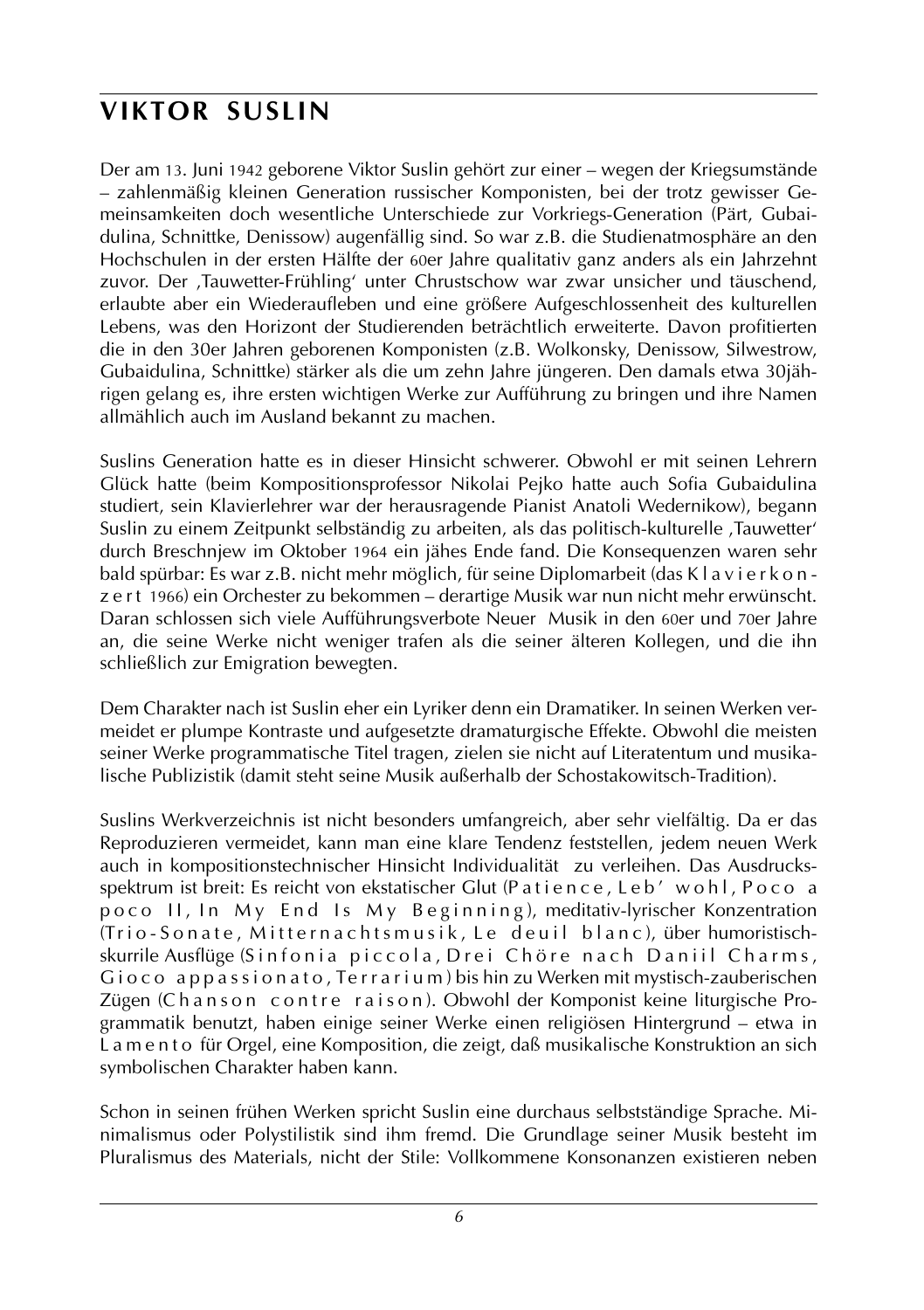Zwölftonkomplexen, die auf verschiedenste Weise gefärbt werden können (z.B. Strukturen von Verkettungen gleicher Intervalle oder Benutzung von Dur- und Mollakkorden im Rahmen der Zwölfton-Logik), kontrollierte Aleatorik, Mikrointervallik, die zu einer ,nichteuklidischen' Modalität führt (z.B. Auflösen des Tritonus in Vierteltonschritten zur reinen Quinte oder Quarte – oder die Verwandlung eines großen Intervalls in ein kleines und umgekehrt). In Suslins Musik zeigt sich darüber hinaus seine Abneigung der Allintervall-Reihe gegenüber (mit der für sie charakteristischen statistischen Entropie) und die Vorliebe für invariante, in sich geschlossene symmetrische Reihen mit einer minimalen Anzahl von Intervallen.

Eine andere Eigenschaft seiner Musik ist das Verwischen der Grenze zwischen Kammermusik und symphonischen Werken (es fällt tatsächlich schwer, solche Werke wie S o n a te für Violoncello und Schlagzeug oder Le deuil blanc mit dem Begriff Kammermusik zu fassen). Darüber hinaus ist eine klare Tendenz zur Verschmelzung mehrerer Sätze zu einem Komplex und ein deutliches Desinteresse an der Dialektik der Sonatenform zu beobachten. Bei der Bildung seiner klar fasslichen Formen stützt er sich – für den Zuhörer meist kaum wahrnehmbar – auch gelegentlich auf orientalische Formideen. Suslins Polyphonie-Technik hat ebensowenig mit akademischer Schul-Polyphonie wie mit der (nicht minder akademischen) Zwölfton-Linearität zu tun. Man begegnet dagegen oft einer sehr individuellen Schichtenpolyphonie, die aus Dur- und Moll-Dreiklängen besteht, die durch ,Zwölfton-Logik' gesteuert werden.

Das Timbre und die Farbigkeit der Musik haben für Suslin formbildende Bedeutung. Besonders wichtig ist in dieser Hinsicht die lange Arbeit in der 1975 zusammen mit den Komponisten Sofia Gubaidulina und Wjatscheslaw Artjomow gegründeten Improvisations-gruppe Astraea. Im Laufe mehrerer Jahre konnte Suslin dabei eine ganze Reihe herkömmlicher und exotischer Intrumente praktisch erforschen. Dabei hat er einige bislang unbekannte Spielarten auf Schlag- und Saiteninstrumenten gefunden und in einigen seiner Werke erstmalig eingesetzt.

Suslins Werke werden international häufig aufgeführt und sind seit 1979 regelmäßig bei verschiedenen Festivals zeitgenössischer Musik vertreten (Paris, Köln, Tokio, London, Salzburg, Lockenhaus, Davos, Zürich, Moskau und St. Petersburg). Dies hängt zum Teil damit zusammen, daß so namhafte Interpreten wie Kremer, Geringas, Ljubimow, Grindenko, Toncha, Pekarski und Herz sich vehement für die Aufführung seiner Werke einsetzen.

In den 90er Jahren moderierte Suslin eine Reihe von Rundfunkworkshops (WDR, NDR) und leitete Meisterkurse in Österreich, Frankreich und Tschechien. Im Jahr 1990 erhielt er den Kulturpreis des Kreises Pinneberg. 1997 wurde der Kurator der Belaieff-Stiftung und übernahm im Jahre 2006 die Geschäftsführung des Musikverlages M.P. Belaieff. Seit 2003 etablierte er in Hamburg die Kammerkonzertreihe B e l a i e f f - K o n z e r t e . Nach langer schwerer Krankheit starb Suslin am 10. Juli 2012 im Alter von 70 Jahren.

*Jürgen Köchel*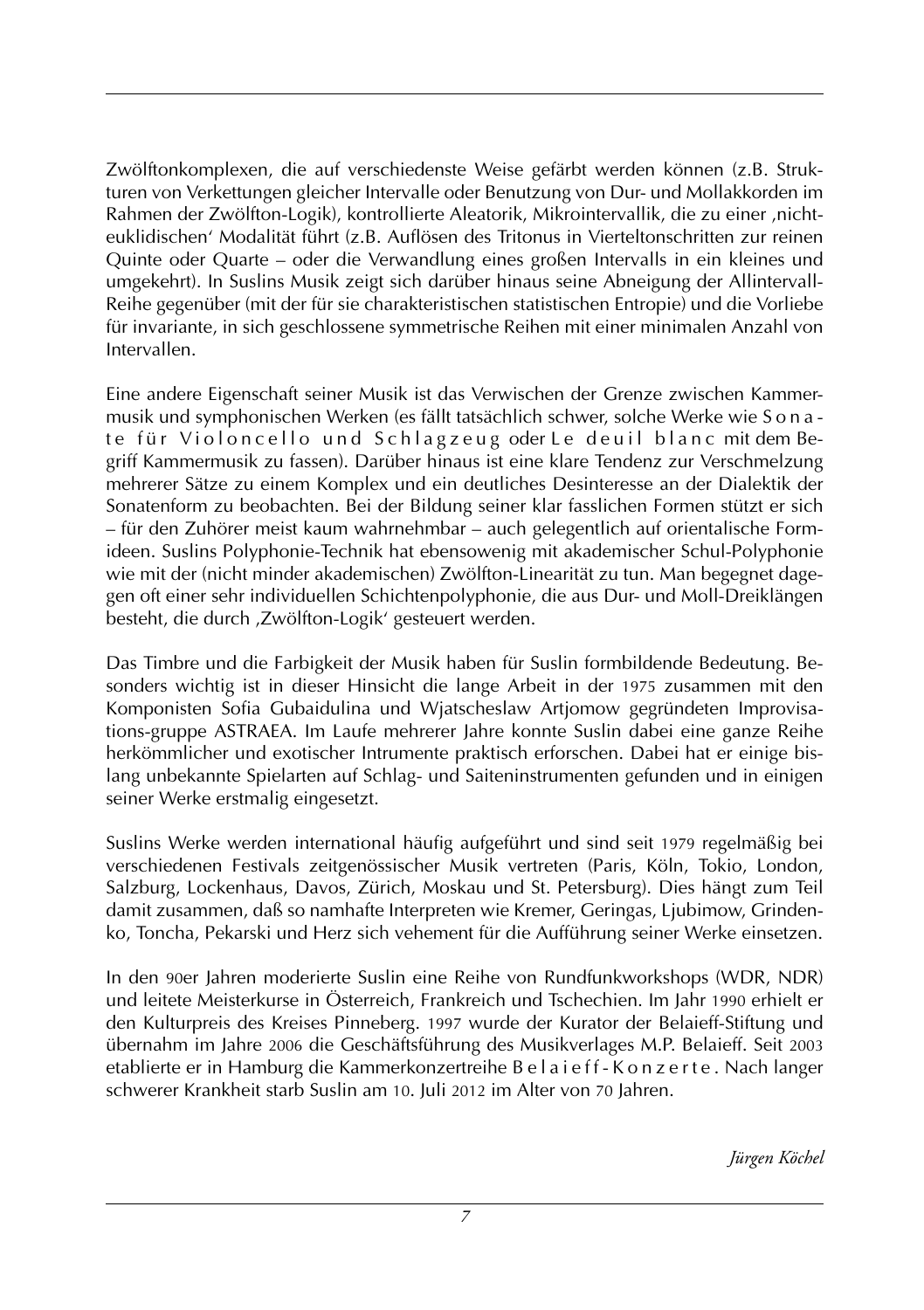# **biographical note**

- **1942** 13 June, born in Mias, Russia.
- **1946** First piano lessons and early attempts at composition.
- **1950**-**1961** Attends Kharkov Music High School, sudies piano with V. Topilin, and composition with I. Dubinin.
- **1961**-**1962** Attends Kharkov Conservatory, studies composition with D. Klebanov, and piano with V. Topilin. Wins an award in the Pan-Soviet Young Composers Competition.
- **1962**-**1966** Attends Gnessin Institute in Moscow, studies composition with N. Peyko and piano with A. Vedernikov.
- **1966**-**1980** Works as an editor for the state-owned publishers Muzyka in Moscow, and produces editions of important works by Richard Wagner, Igor Stravinsky, Alban Berg, Charles Ives and contemporary Russian composers (Denissow, Schnittke, Gubaidulina).
- **1967** Joins Soviet Composers Union.
- **1969** Wins an award in the Pan-Soviet Young Composers Competition for a piano sonata.
- **1971** First performance abroad at the Festival de Royan, France.
- **1972**-**1975** Teaches instrumentation and score reading at the MoscowTchaikovsky Conservatory in Moscow.
- **1975** Founds the ASTRAEA improvisation ensemble together with V. Artyomov and S. Gubaidulina.
- **1979** After several performances of his works in Paris, Cologne and Venice, Suslin is publicly denounced at the VI Congress of Composers by Tikhon Khrennikov, the president of the Composers Union. He files an application to leave the Soviet Union.
- **1980** Suslin's membership of the Soviet Composers Union is revoked. He is dismissed by Muzyka, and forced to work as a street sweeper in Moscow.
- **1981** Emigrates to West Germany.
- **1984** Begins to teach organology, instrumentation and score reading at the Lübeck Musikhochschule, and works as an editor at Musikverlag Hans Sikorsk, Hamburg.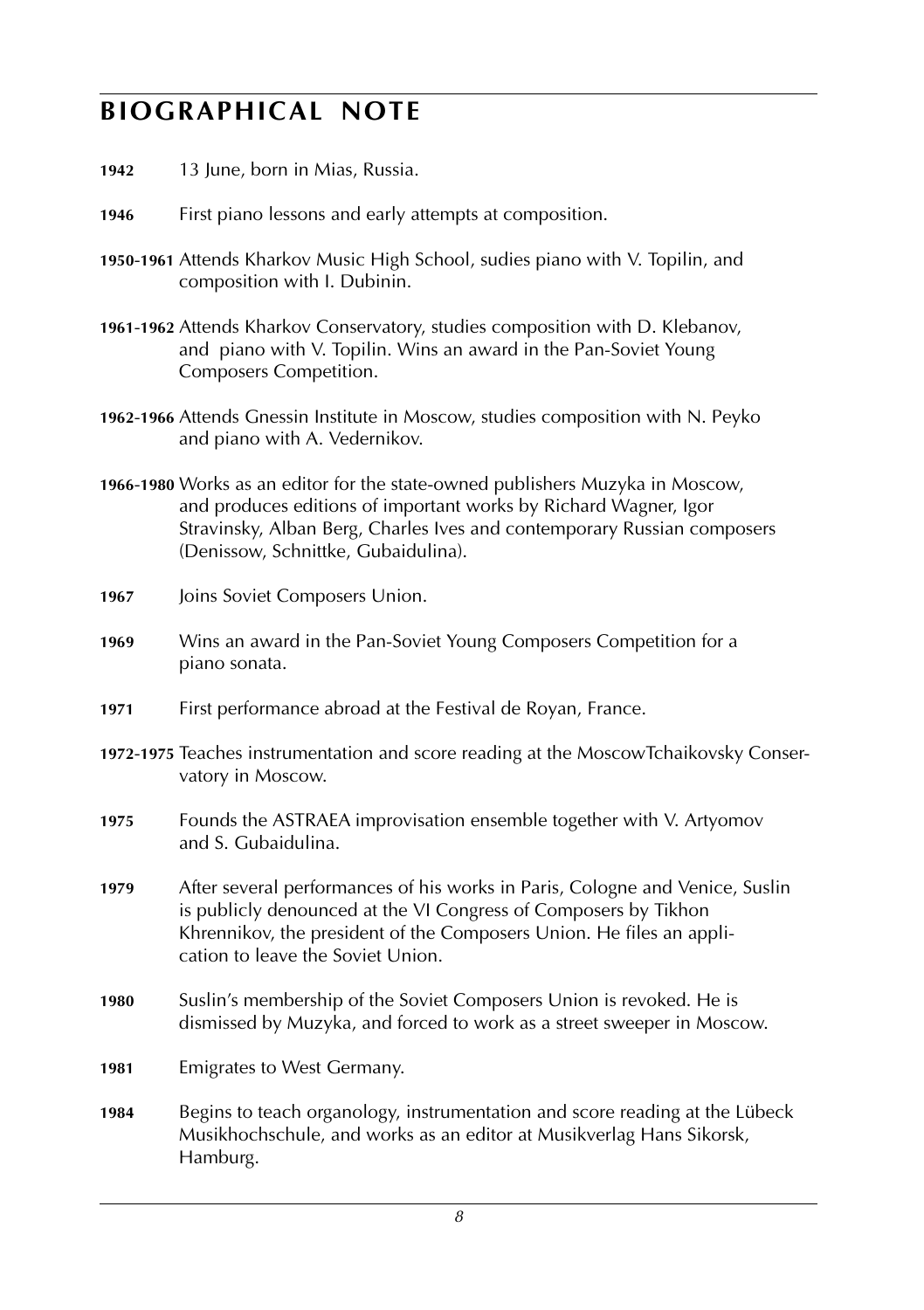| 1989 | Suslin's music is once again played in Russia.                                                                                                                                            |
|------|-------------------------------------------------------------------------------------------------------------------------------------------------------------------------------------------|
| 1990 | Receives Culture Award of the City of Pinneberg.                                                                                                                                          |
| 1991 | After an interval of ten years the ASTRAEA improvisation ensemble,<br>now with S. Gubaidulina and A. Suslin, once again gives performances<br>in public (in Davos, Tokyo, and Heidelberg. |
| 1993 | Composer-in-residence, Mozarteum, Salzburg.                                                                                                                                               |
| 1995 | Composer-in-residence, Kremerata Musica, Lockenhaus. With Michael Herm<br>initiates the "Appen Classics" concert series.                                                                  |
| 1996 | Composer-in-residence, Èesky Krumlov, Czech Republic.                                                                                                                                     |
| 1997 | Composer-in-residence, Zurich. Appointed to the board of trustees, M.<br>Belayev Foundation, Köln.<br>Concert appearences in Japan (Tokyo, Nagoia)                                        |
| 1998 | Composer-in-residence, Avignon                                                                                                                                                            |
| 1999 | Composer-in-residence, Moscow                                                                                                                                                             |
| 2002 | Composer-in-residence, Asiago, Italy                                                                                                                                                      |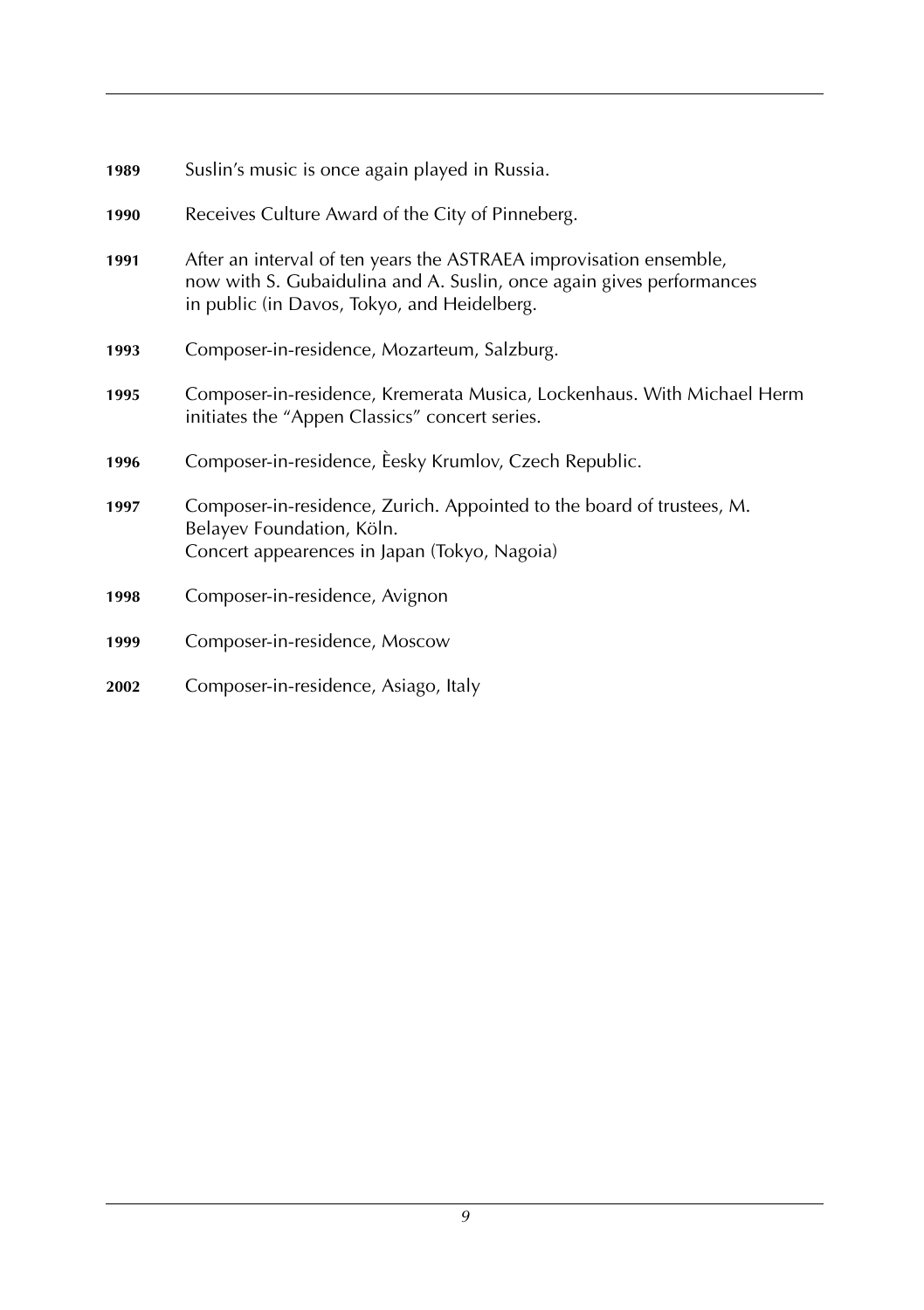#### **sonatina for piano 1961**

*Dedicated to Vsevolod Topilin*

Duration: approx. 6'

First performance: 26 May 1963, Moscow Viktor Suslin

*score:* Sovetsky Kompozitor Publishers, Moscow, 1973 – **s i k 1958**

#### **music for children 1961**

eleven pieces for piano

- *1*. Prelude
- *2*. Fugue
- *3*. Mechanical Dancing Doll
- *4*. The Sun is Shining Through the Rain
- *5*. When the Rain is Over
- *6*. Counting Rhyme\*
- *7*. Having Been Wronged\*
- *8*. The Fight
- *9*. Lullaby
- *10*. The Christmas Tree at Night\*
- *11*. Morning Exercises

Duration: approx. 18'

First performance: 5 December 1961, Kharkov Viktor Suslin

*score:* Sovetsky Kompozitor Publishers, Moscow, 1979

\*in **s i k 2379** (Die Russische Klavierschule [The Russian Piano School], Volume 3)

► **arrangement** for chamber ensemble (Nos. 1,2,8 and 4) by the composer.

#### **STRING QUARTET** 1963

*Dedicated to Ilia Lopschitz*

- *1*. Dialogue
- *2*. Ricercar
- *3*. Monologue
- *4*. Finale

Duration: approx. 25'

First performance: 15 April 1964, Moscow String Quartet of the All Unions Radio *score:* Sovetsky Kompozitor Publishers, Moscow, 1975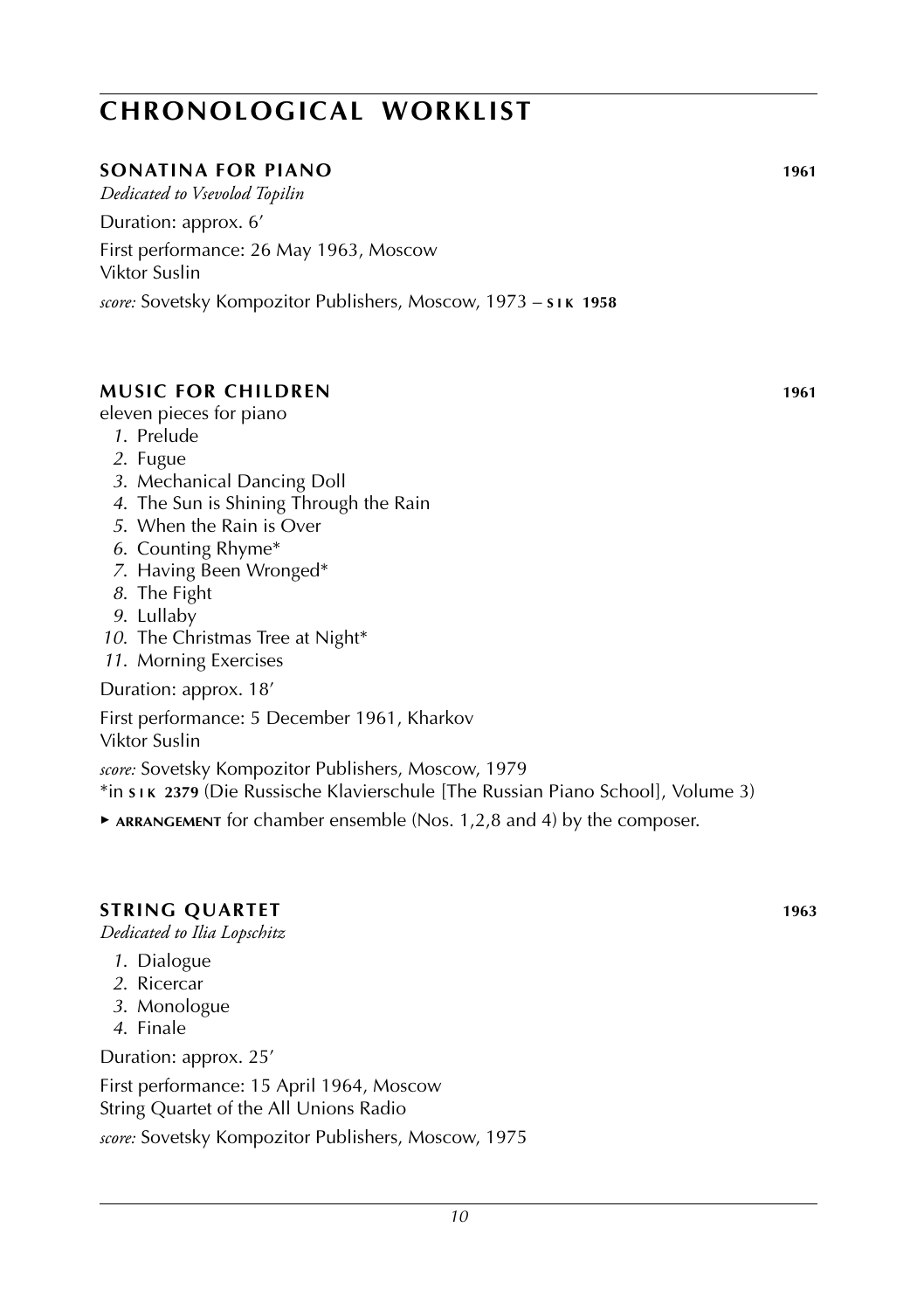#### **fantasy and fugue 1964**

for piano Duration: approx. 10' First performance: 10 October 1964, Moscow Viktor Suslin *score:* Sovetsky Kompozitor Publishers, Moscow, 1969

#### **japanese songs 1964**

Five songs for baritone and piano on texts by Japanese poets (in Russian) Saygo-Hosy (No.1), Kitokhara Khokusu (No. 2), Shymadsaky Toson (No. 3), Yshykawa Takuboku (No. 4), Otomo Tabito (No. 5)

- *1*. Please Have Mercy *(Moderato)*
- *2*. The Hasty Barber *(Allegro non troppo)*
- *3*. The Mischievous Tricks of the Fox *(Allegro)*
- *4*. What Sorrow in Lifeless Sand *(Adagio)*
- *5*. Song of the Wine *(Allegro molto)*

Duration: approx. 12'

First performance: 27 June 1966, Moscow Yuri Rost (baritone) – Viktor Suslin (piano)

#### **five pieces for piano 1965**

*Dedicated to Julia Suslin*

- *1*. Moderato
- *2*. Allegro beffardo
- *3*. Andante molto
- *4*. Allegro energico
- *5*. Presto leggero

Duration: approx. 7'

First performance: 27 June 1966, Moscow Viktor Suslin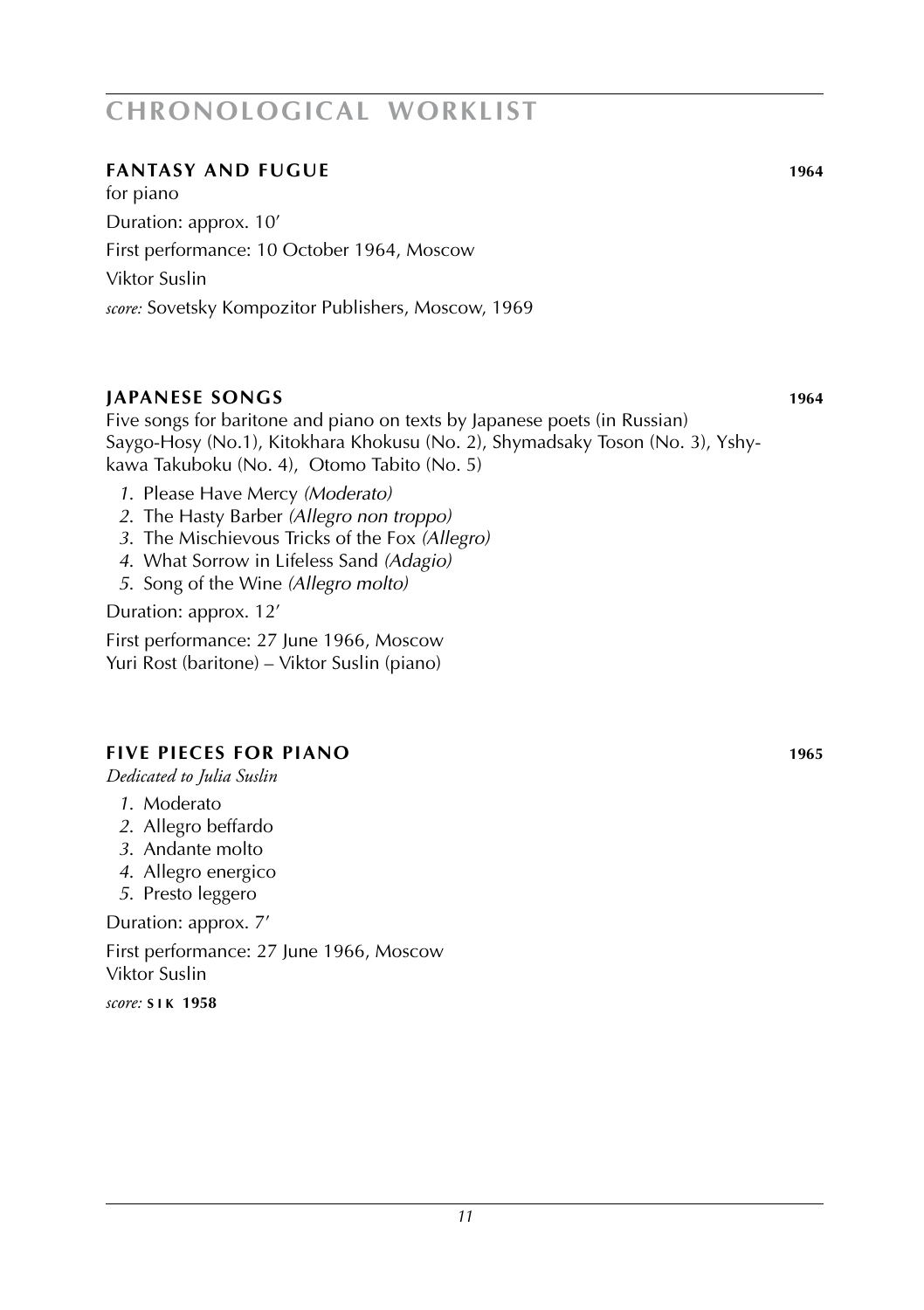#### **concerto for piano and orchestra 1966**

*Dedicated to Anatoli Vedernikov*

- 1. Adagio
- 2. Largo maestoso
- 3. Allegro

3.2.2.2 – 4.2.2.0 – timp, strings

Duration: approx. 35'

First performance (version for two pianos): 27 June 1966, Moscow Viktor Suslin (primo) – Anatoli Vedernikov (secondo)

#### **sonata for piano 1968**

*Dedicated to Anatoli Vedernikov*

 $1 \cdot \frac{1}{2} = 144$ 

*2*. Molto improvvisato – Allegro imperativo

Duration: approx. 13'

First performance: 27 January 1970, Moscow Anatoli Vedernikov

*score:* Muzica, Moscow, 1975 · **s i k 894**

### **concerto for violin and chamber orchestra 1969**

*Dedicated to Sandor Kallos*

1.1.1.1 – 1.0.0.0 – perc (3 timp, 2 wood bl, 2 bongos, 3 tom-t, side dr, bass dr, 2 susp cym [medium/large], tam-t, tubular bells, vibr). harp. piano. strings (4/4/2/2/1)

Duration: approx. 15'

First performance: 22 February 1978, Moscow Moscow Chamber Orchestra – Tatiana Grindenko (violin) – Yuri Nikolevsky (conductor)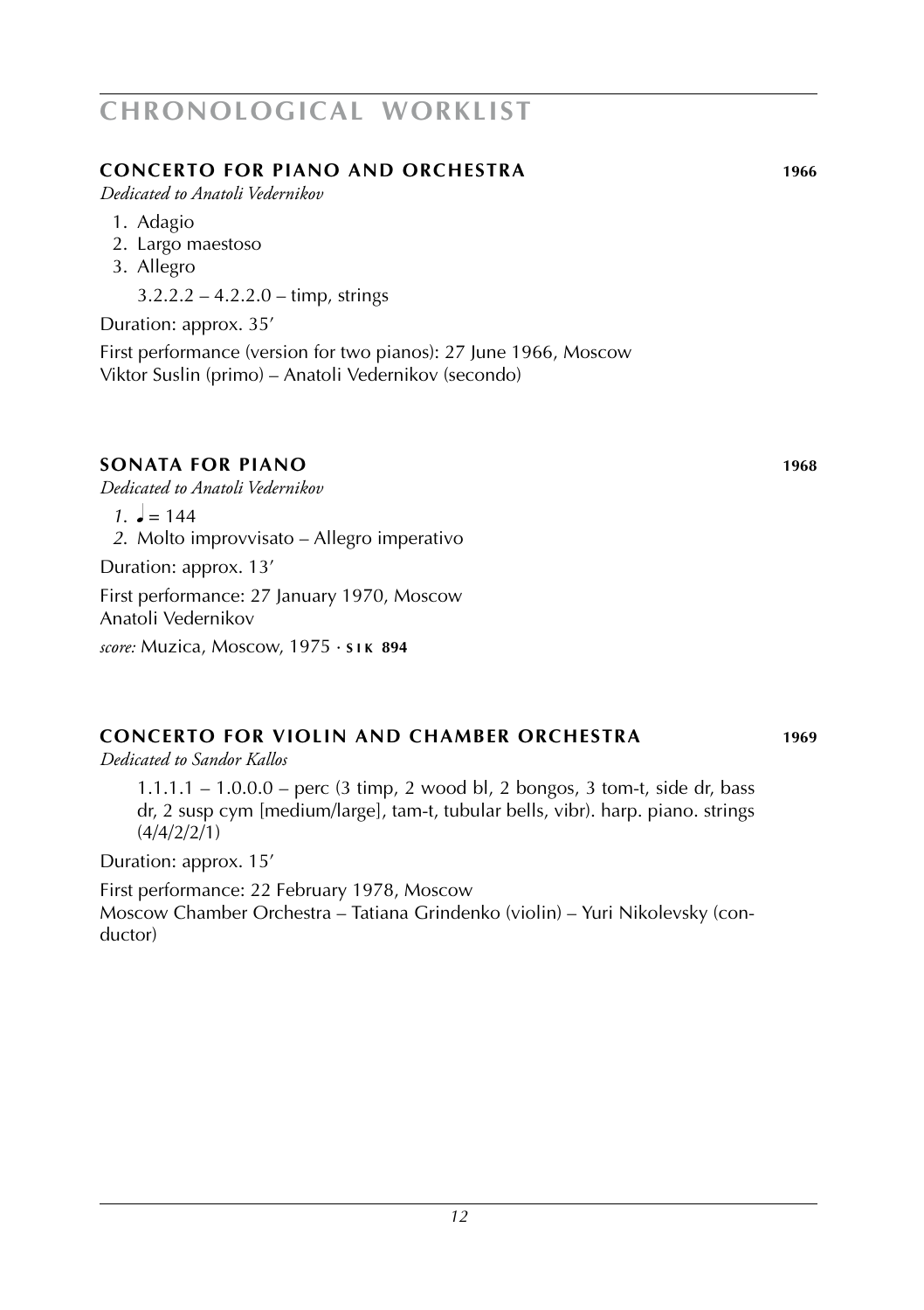#### **four pieces for children 1969**

for chamber ensemble (arrangement of four pieces of MUSIC FOR CHILDREN) *Commissioned by the Sovremennik Ensemble*

- *1*. Prelude
- *2*. Fugue
- *3*. The Fight
- *4*. When the Rain is Over

1.1.1.1 – 1.0.0.0 – piano. vln. vla. vlc. db

Duration: approx. 7'

First performance: 26 February 1969, Moscow Sovremyennik Ensemble

#### **sinfonia piccola 1970**

for orchestra (also for children's symphony orchestra) *Dedicated to Olga Vedernikova and the Orchestra of the Music School in Pushkino*

2.1.2.0 – 2.2.0.0 – timp. strings (performance without violas possible)

Duration: approx. 8'

First performance: 13 May 1971, Moscow

Great State Symphony Orchestra of the USSR – Dmitri Kitayenko (conductor)

*score:* Sovetsky Kompozitor Publishers, Moscow, 1976

#### **trio sonata 1971**

for flute, guitar and violoncello *Dedicated to Julia Suslin* Duration: approx. 14'

First performance: 28 November 1971, Moscow D. Khudyakov (flute) – S. Kallos (guitar) – Mark Drobinsky (violoncello)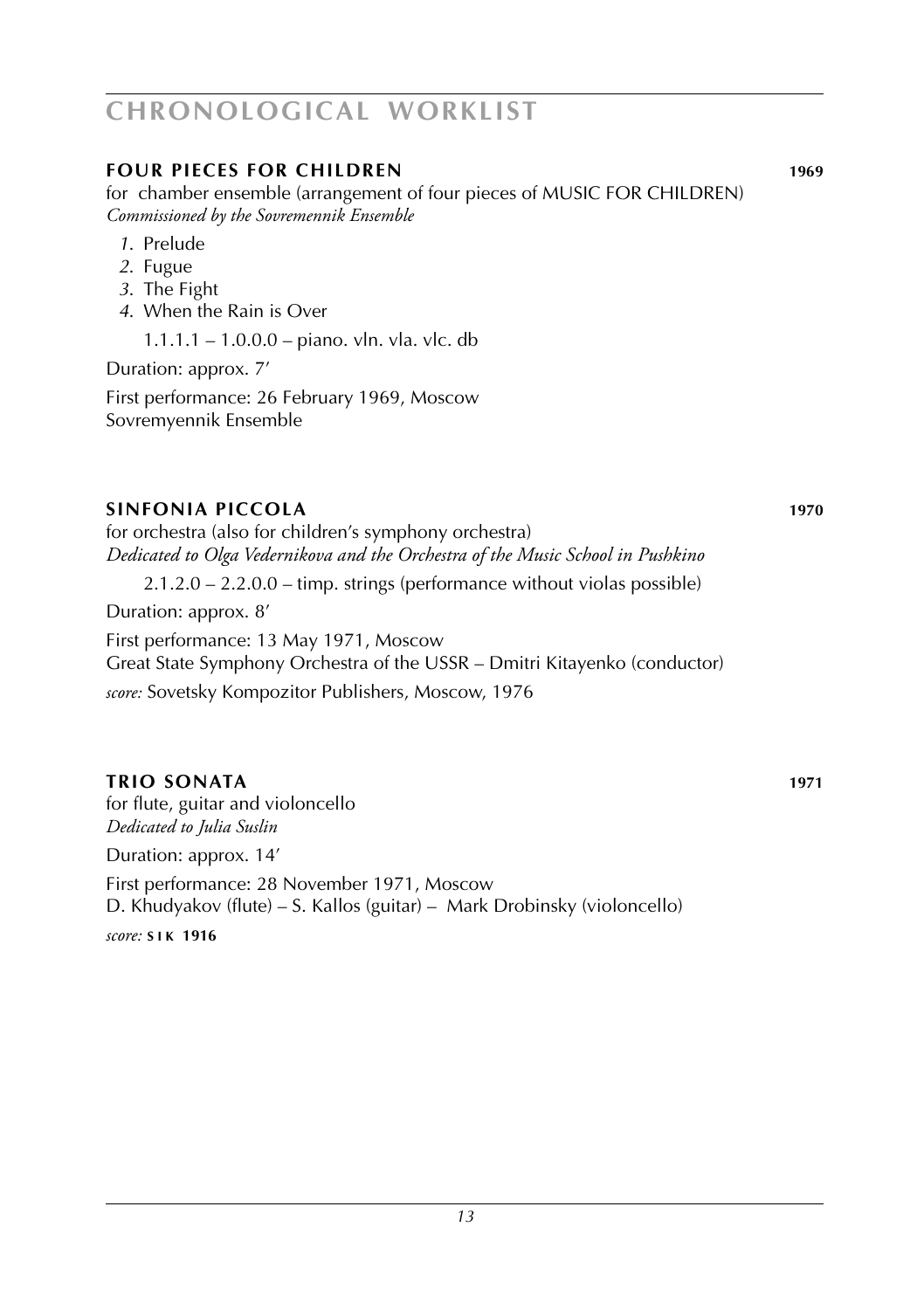#### **three choral pieces on Texts by daniil Kharms 1972**

for female choir a cappella and narrator (little girl) English adaptation by Gerard McBurney, German version by Jörg Morgener

- *1*. The Tiger on the Street *(Dedicated to the tiger Akbar)*
- *2*. Cats *(Dedicated to the cat Maja)*
- *3*. Tongue-Twister *(Dedicated to the dog Bruno)*

Duration: approx. 7'

First performance: 8 July 1995, Lockenhaus (Kremerata Musica IV) Women's voices of the Moscow Tchaikovsky Conservatory Chamber Choir – Boris Tevlin (conductor)

*score:* **s i k 8534**

#### **etudes for twenty-four strings 1972**

*Dedicated to Yuri Nikolaevsky*

- *1*. Tuning
- *2*. Rhythm
- 3. Unison
- *4*. Timber
- *5*. Polyphony

strings (8/8/4/4/0) (violins instead violas possible)

Duration: approx. 20'

First performance: 13 March 1997, Omsk Omsk Chamber Orchestra – Yuri Nikolaevsky (conductor)

#### **twenty-four triads 1973**

for harpsichord *Dedicated to Boris Berman* Duration: approx. 6' First performance: 19 May 1973, Leningrad (St. Petersburg) Boris Berman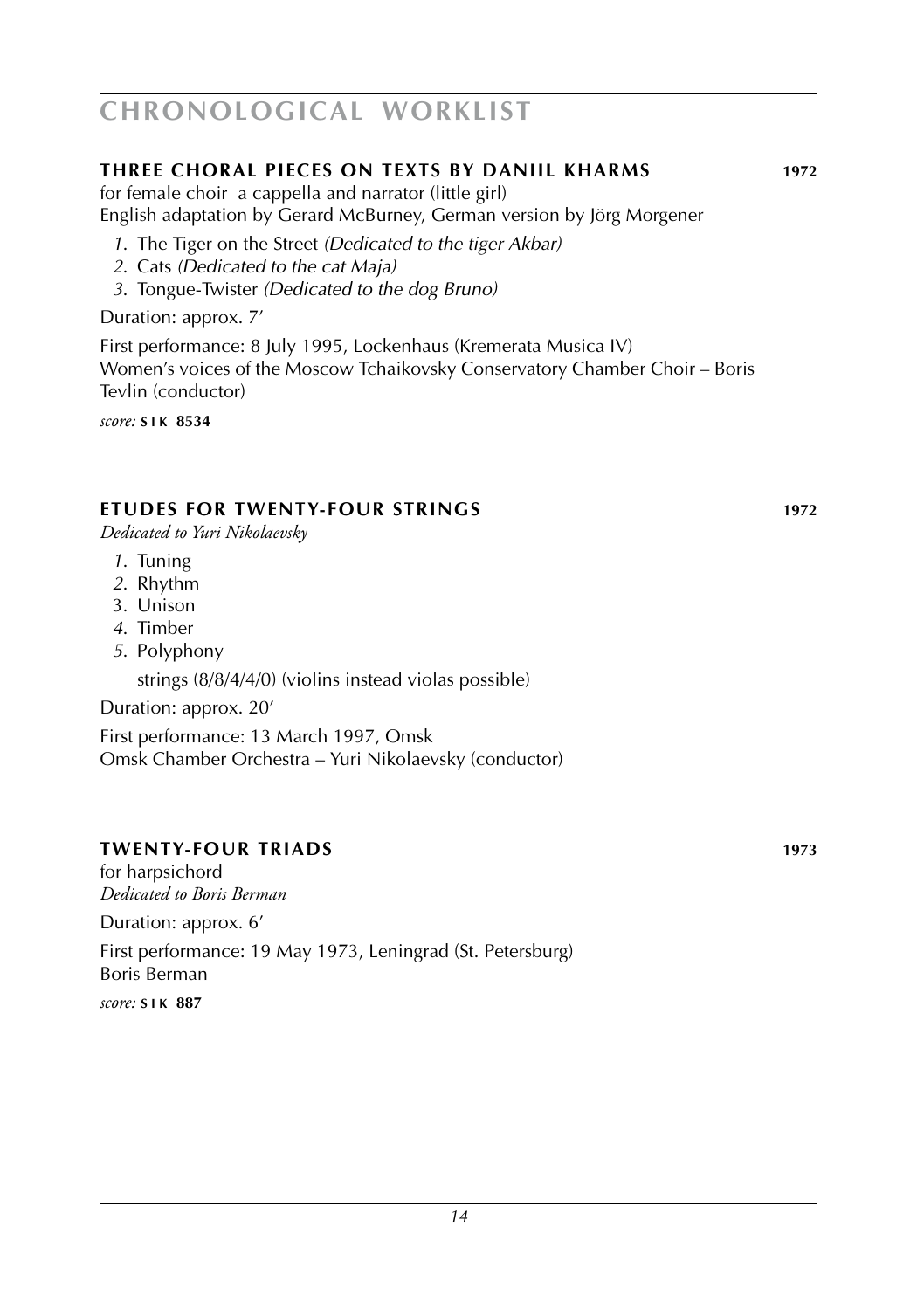#### **gioco appassionato 1974**

card game for thrre or four violins or violas

Duration: at least 8'

First performance: 14 July 1984, Lockenhaus, Lockenhaus Festival Thomas Zehetmair, Daniel Phillips, Tabea Zimmermann, Kim Kashkashian

#### **patience 1974**

for two pianos Duration: approx. 15' First performance: 22 November 1974, Moscow Tamara Kurassova, Viktor Suslin

#### **poco a poco I** (a tre) **1975**

for three performers (graphical score)

various metalic and wooden percussion instruments, whistles, plugged instruments and membranophones (altogether ad lib.)

Duration: approx. 8'

First performance: 23 October 1977, Moscow ASTRAEA (Gubaidulina, Artyomov, Suslin)

### **ave marcus 1977**

solo for percussion *Dedicated to Mark Pekarsky*

> metalic instruments: small bells, sleigh bells, flex, cow bells, 2 susp cym [medium/large], hi hat, 2 gongs [medium/large], tam-t [large], church bells [D/ Ab], vibr – wooden instruments: bundle of bamboo tubes, 5 temple bl – membranophones: 2 tablas [Arabian-], bass dr [with pedal]

Duration: approx. 14'

First performance: 25 December 1978, Moscow Mark Pekarsky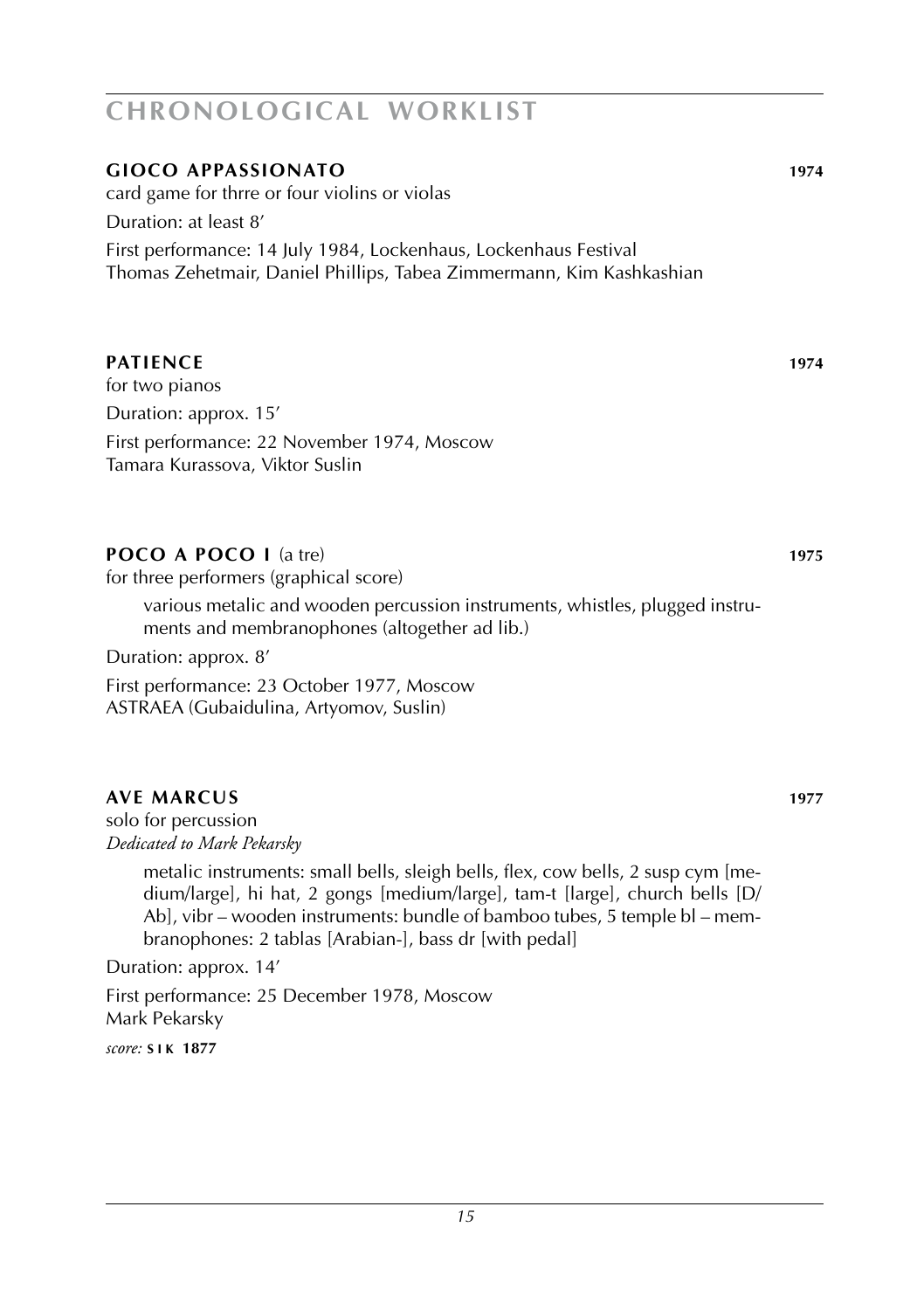### **mitternachtsmusik 1977** trio for violin, harpsichord (with electronical sound effects) and double bass *Dedicated to Tatjana Grindenko, Anatoly Grindenko and Alexei Lubimov* Duration: approx. 16' First performance: 29 October 1977, Riga Tatjana Grindenko (violin) – Alexei Lubimov (harpsichord) – Anatoly Grindenko (double bass) *score:* **s i k 1846 terrarium 1978 1978** for three to six percussionists (graphical score) *Dedicated to the Pekarsky Ensemble* perc (various metalic and wooden percussion instruments, whistles, plugged instruments and membranophones [altogether ad lib.]) Duration: approx. 14' First performance: 19 October 1978, Moscow Pekarsky Ensemble **poco a poco ii** sonata no. 1 for organ **1978** *Commissioned by and dedicated to Alexei Lubimov* Duration: approx. 17' First performance: 21 May 1979, Leningrad (St. Petersburg) Alexei Lubimov *score:* **s i k 880 capriccio über die abreise 1979**

for two violins *Dedicated to Valery and Oleg Gradov* Duration: approx. 10'

First performance: 10 January 1980, Essen Valery and Oleg Gradov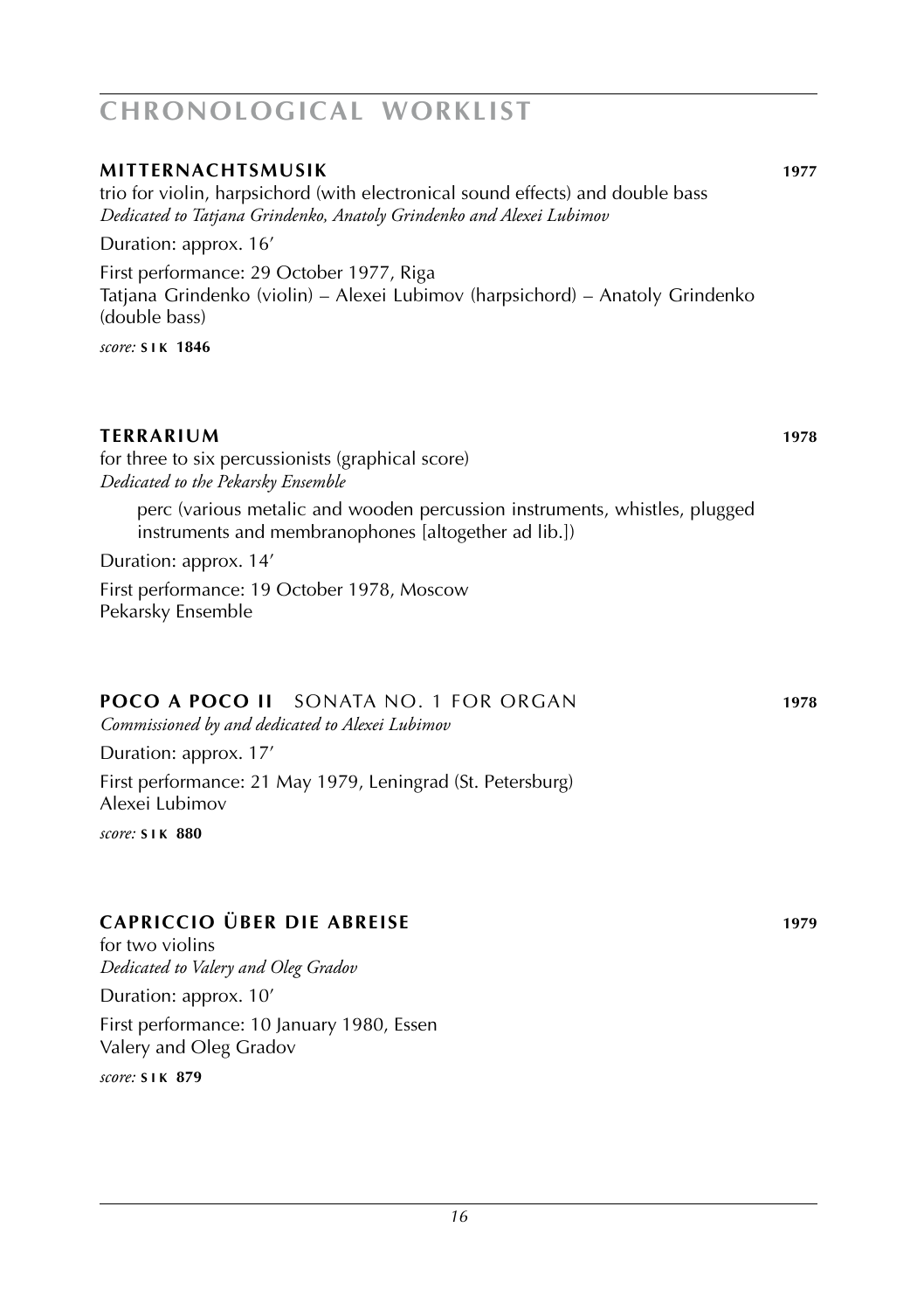#### **mary poppins 1970ies**

Incidental music to an adaptation of P. L. Travers' novel for instrumental ensemble – jointly composed with Elena Tumanyan

#### **"leb' wohl"** (farewell) **1982**

for orchestra *Dedicated to Sofia Gubaidulina Commissioned by Westdeutscher Rundfunk Köln*

> 3 (picc).3.3 (*Eb* clar).3 – 6.3.3.1 – 4 perc (4 timp, 3 tom-t [high/medium/low], bass dr, susp cym [medium/large], 2 gongs [large/medium], 2 Javanese gongs, tam-t [large], tubular bells, vibr) – 2 prepared string [plugged] instruments. bass gtr. harp. cel. piano. strings (10 vln I/10 vln II/10 vln III/10/8/6-8)

Duration: approx. 18'

First performance: 7 January 1993, Essen Essen Philharmonic Orchestra – Wolf-Dieter Hauschild (conductor)

#### **in my end is my beginning** sonata No. 2 for organ **1983**

*Commissioned by Sinziger Orgelwoche Dedicated to Friedemann Herz*

Duration: approx. 17'

First performance: 9 March 1983, Sinzig Friedemann Herz

*score:* **s i k 888**

#### **sonata per violoncello e percussione 1983**

*Commissioned by and dedicated to David Geringas*

2 perc (3 timpani [G/C/F#], 5 temple bl, 2 tom-t [medium/low], bass dr, 2 susp cym [medium/large], 2 gongs [medium/large], tam-t [large], tubular bells, vibr, marimba)

Duration: approx. 15'

First performance: 14 December 1983, Kiel David Geringas (violoncello) – William Zien, Andreas Schwarz (percussion) *score:* **s i k 891**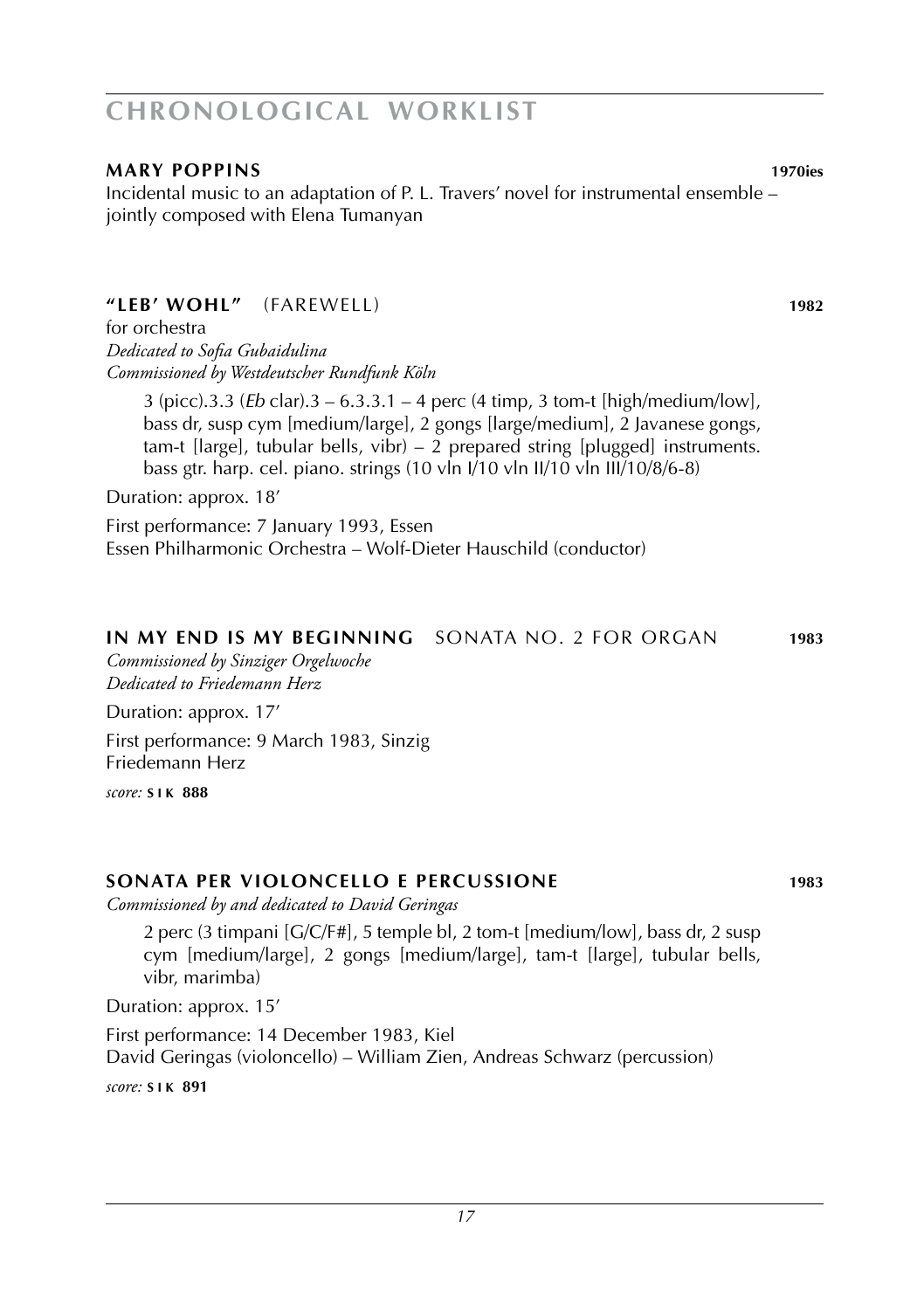#### **chanson contre raison** Sonata for violoncello solo **1984**

*Commissioned by and dedicated to Gunter Ribke*

Duration: approx. 14'

First performance: 5 October 1984, Lübeck Gunter Ribke

*score:* **s i k 1839**

#### **sonata capricciosa 1986**

for viola and harpsichord *Commissioned by and dedicated to Eckart Schloifer*

Duration: approx. 13'

First performance: 30 May 1986, Saarbrücken Eckart Schloifer (viola) – Christian von Blohm (harpsichord)

*score:* **s i k 1838**

#### **beginning 1988**

trio for barytone, viola and violoncello Duration: approx. 13'

#### **lamento 1989**

for organ *Dedicated to Friedemann Herz* Duration: approx. 10' First performance: 21 October 1990, Essen Friedemann Herz

*score:* **s i k 1836**

#### **schatz-insel 1990**

for violoncello solo *Dedicated to Tatiana Schatz* Duration: approx. 3' First performance: 5 October 1991, Hamburg David Geringas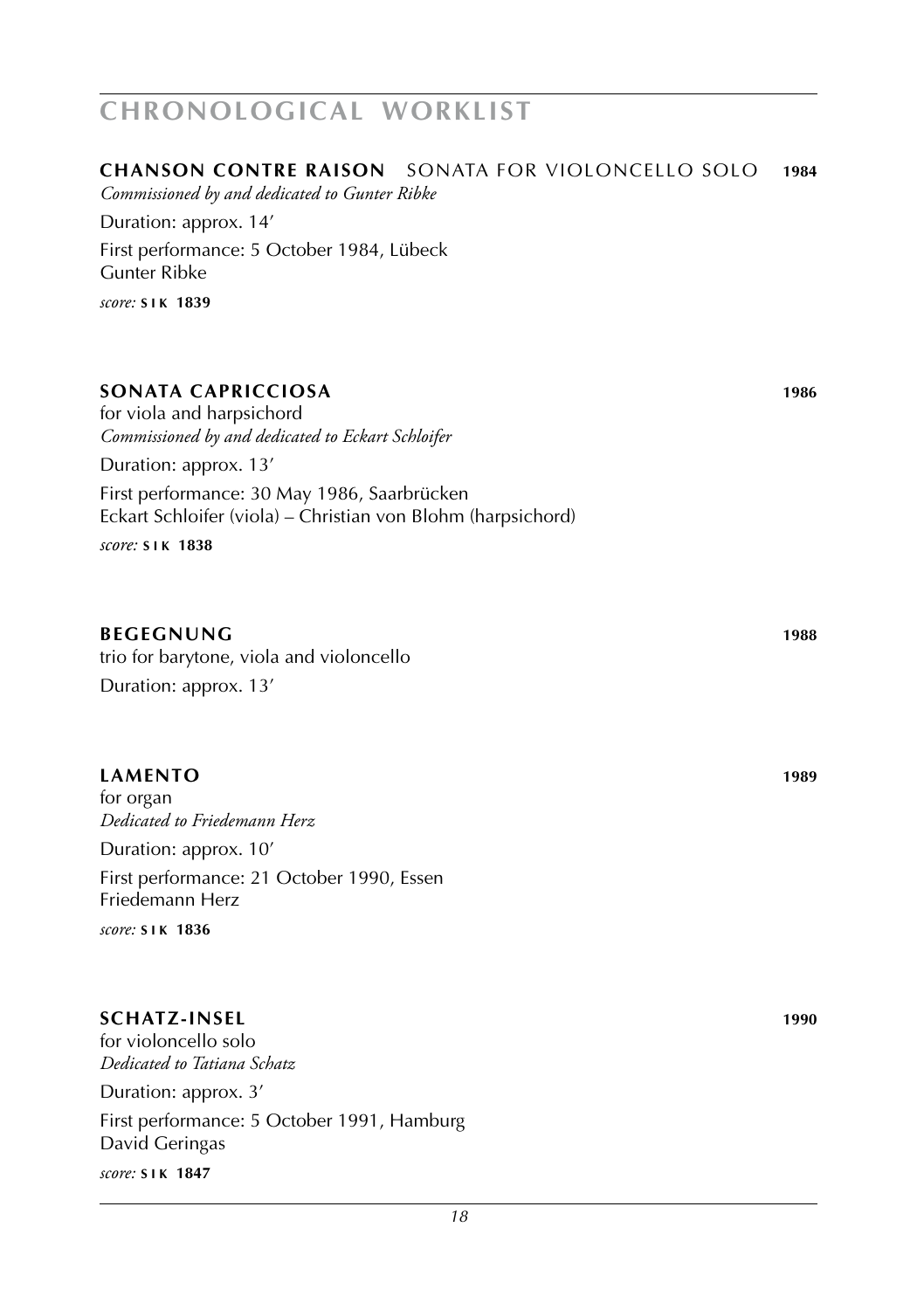#### **mobilis 1995**

for solo violin *Dedicated To Vladimir Anokhin*

*1*. Intrada

*2*. Mobilis in mobili

Duration: approx. 8'

First performance: 22 May 1999, Moscow Vladislav Igolinsky

### **chronological worklist**

### **grenzübertritt** (crossing beyond) **1990** for viola, violoncello and double bass *Dedicated to 'Contra Trio'* Duration: approx. 13' First performance: 14 May 1991, Trossingen Contra Trio – Eckart Schloifer (viola), Klaus Heitz (violoncello), Michinori Bunya (double bass) *score:* **s i k 1866**

#### **heidelberger nacht 1992**

for double bass and ASTRAEA-instruments (two players) ad libitum *Dedicated to Alexander Suslin*

Duration: approx. 10'

First performance: 20 June 1992, Heidelberg Alexander Suslin (double bass) – Sofia Gubaidulina, Viktor Suslin (astraea-instruments)

#### **le deuil blanc 1994**

for bass flute, guitar, violoncello and percussion *In memoriam Anatoly Vedernikov*

percussion: (4 Chinese cup bells or Javanese gongs [c/c#/d#/e], bass dr or gong dr, water gong, tam-t [medium/large], vibr, marimba)

Duration: approx. 14'

First performance: 31 May 1994, Cologne Wulfin Lieske (guitar), Markus Hufschmidt (bass flute), Rachel Gruber (violoncello), Thomas Melxner (percussion)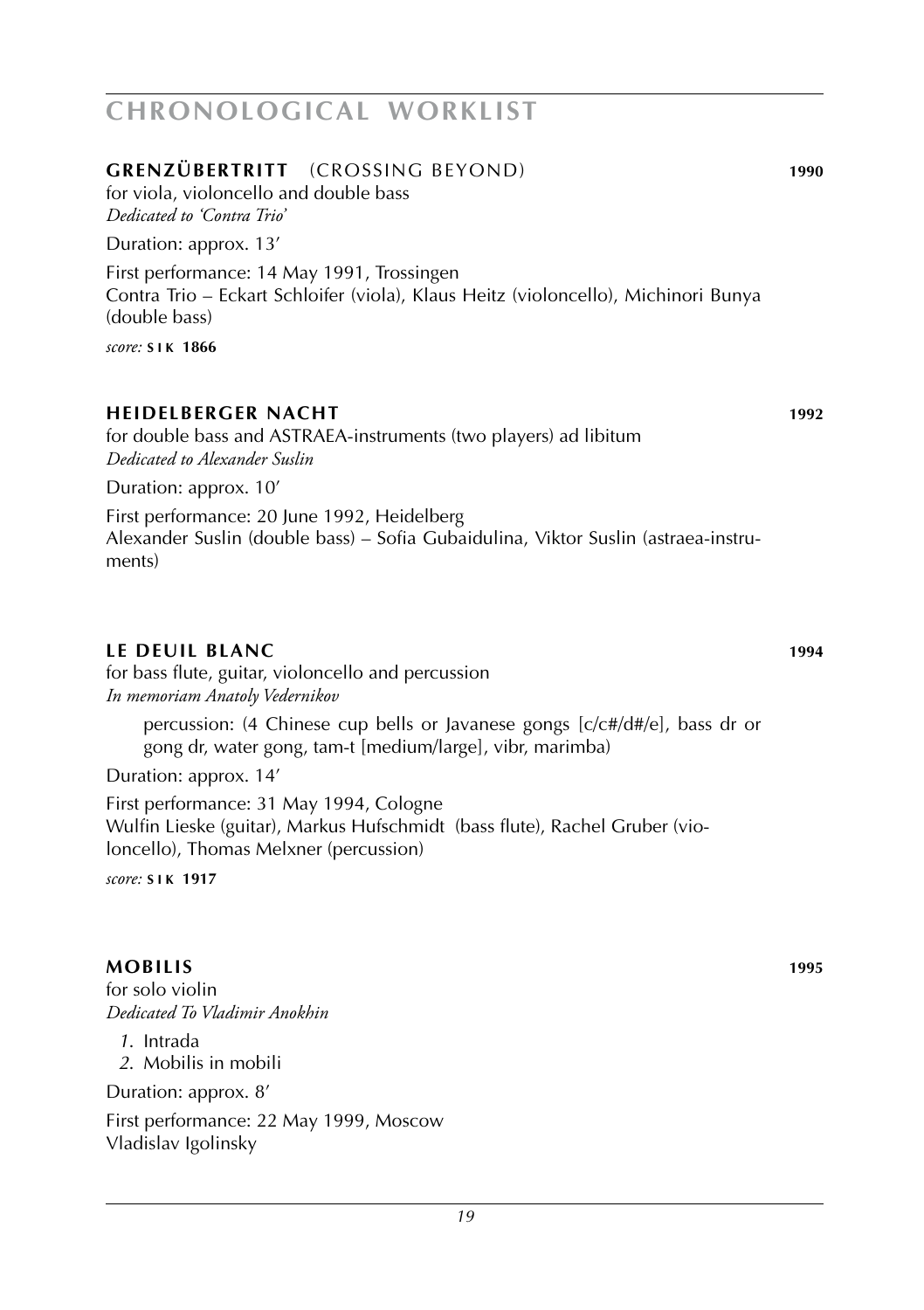#### **heidelberger nacht 1996**

version for double bass and percussion (one player) *Dedicated to Alexander Suslin*

percussion: (flex [with db bow], water gong, susp cym [medium/low – with db bow] tam-t [medium or large], bass dr, Hungarian or Indian dul-cimer and a number of small instruments ad lib.)

Duration: approx. 8'

#### **hommage a "hortus" by a musicus 1996**

for an ensemble of Renaissance instruments

- *1*. Fanfare
- *2*. Chanson

tenor recorder (C), 2 bass recorders (C), 2 Fanfare trumpets (G/A) (or 2 cornetti curvi or 2 tenor bombardes), 1 tenor trombone, lute with Renaissance tuning, 3 viole da gamba [alto/2 tenor], 6 hand bells or cup bells [c-a/f-d/g-e/a], tgl, tabor

Duration: approx. 8'

#### **two pieces for piano 1996**

*Dedicated to Grazyna Filipajtis-Lubotsky in memoriam*

- *1*. Triton's Horn
- *2*. Lullaby for Venice

Duration: approx. 4', 10'

First performance: 23 July 1998, Avignon Viktor Suslin

*score:* **s i k 1958**

#### **morgendämmerungsmusik 1997**

for double bass solo *Dedicated to Alexander Suslin*

Duration: approx. 7'

First performance: 15. December 1997, Tokyo Alexander Suslin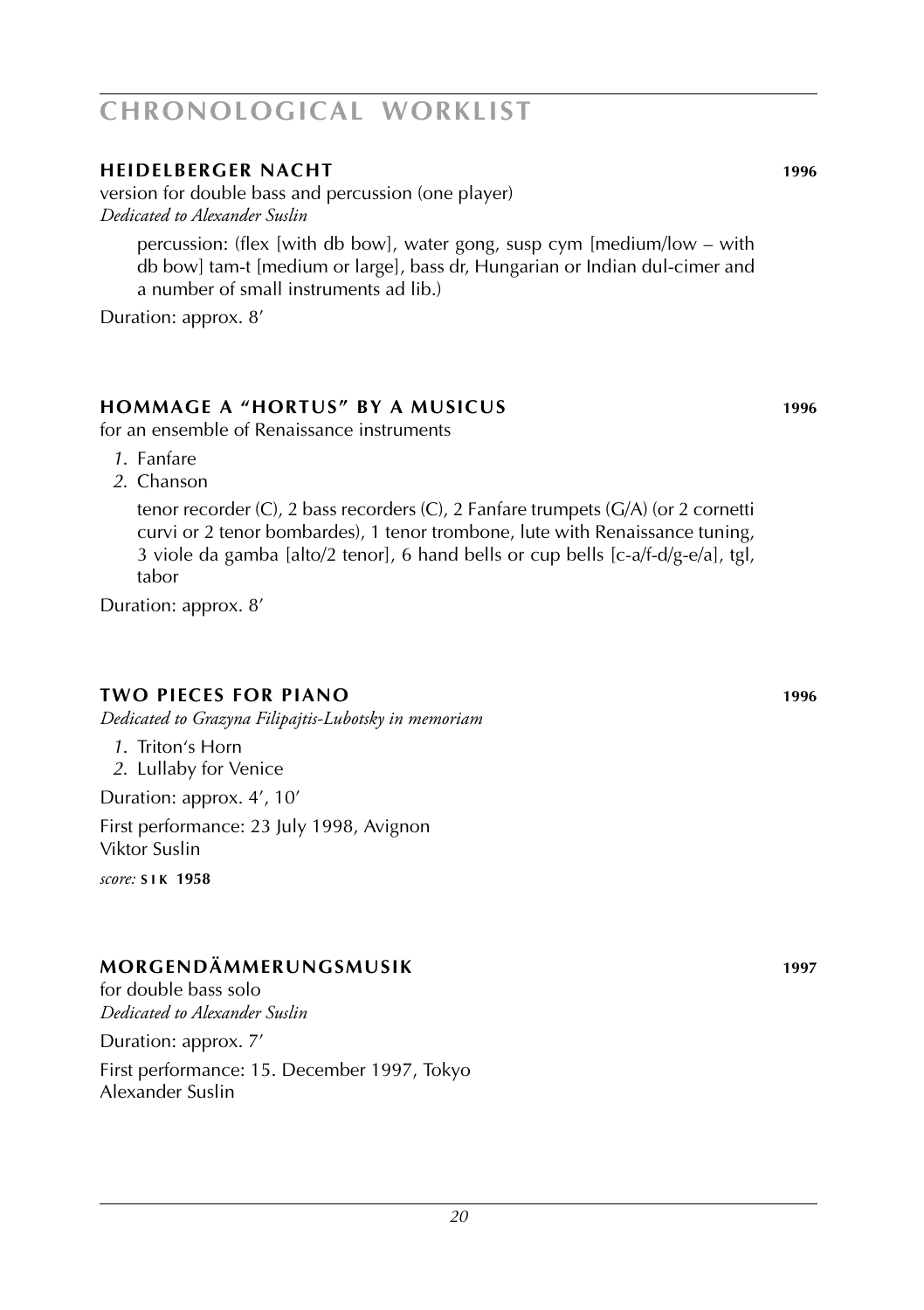### **madrigal 1998** for two violoncelli *Dedicated to Hyung-Yung Sung and Julius Berger* Duration: approx. 12' First performance: 22 August 1998, Füssen Hyung-Yung Sung and Julius Berger *score:* **s i k 1996 ton H 2001** for violoncello and piano *Dedicated to Sofia Gubaidulina* Duration: approx. 12'

First performance: 27 October 2001, Moscow Vladimir Tonkha (violoncello) – Irina Krivchenko (piano)

*score:* **s i k 8502**

#### **r rAGA** 2002

for double bass and organ *Commissioned by the Music Festival of Asiago Dedicated to Roberto Brazzale and the City of Asiago*

Duration: approx. 13'

First performance: 9 August 2002, Asiago (Italy) Alexander Suslin (double bass) – Friedemann Herz (organ)

#### **to De-f G. 2004**

for string quartet *Dedicated to Detlef Gojowy on the occasion of his seventieth birthday* Duration: 2'30''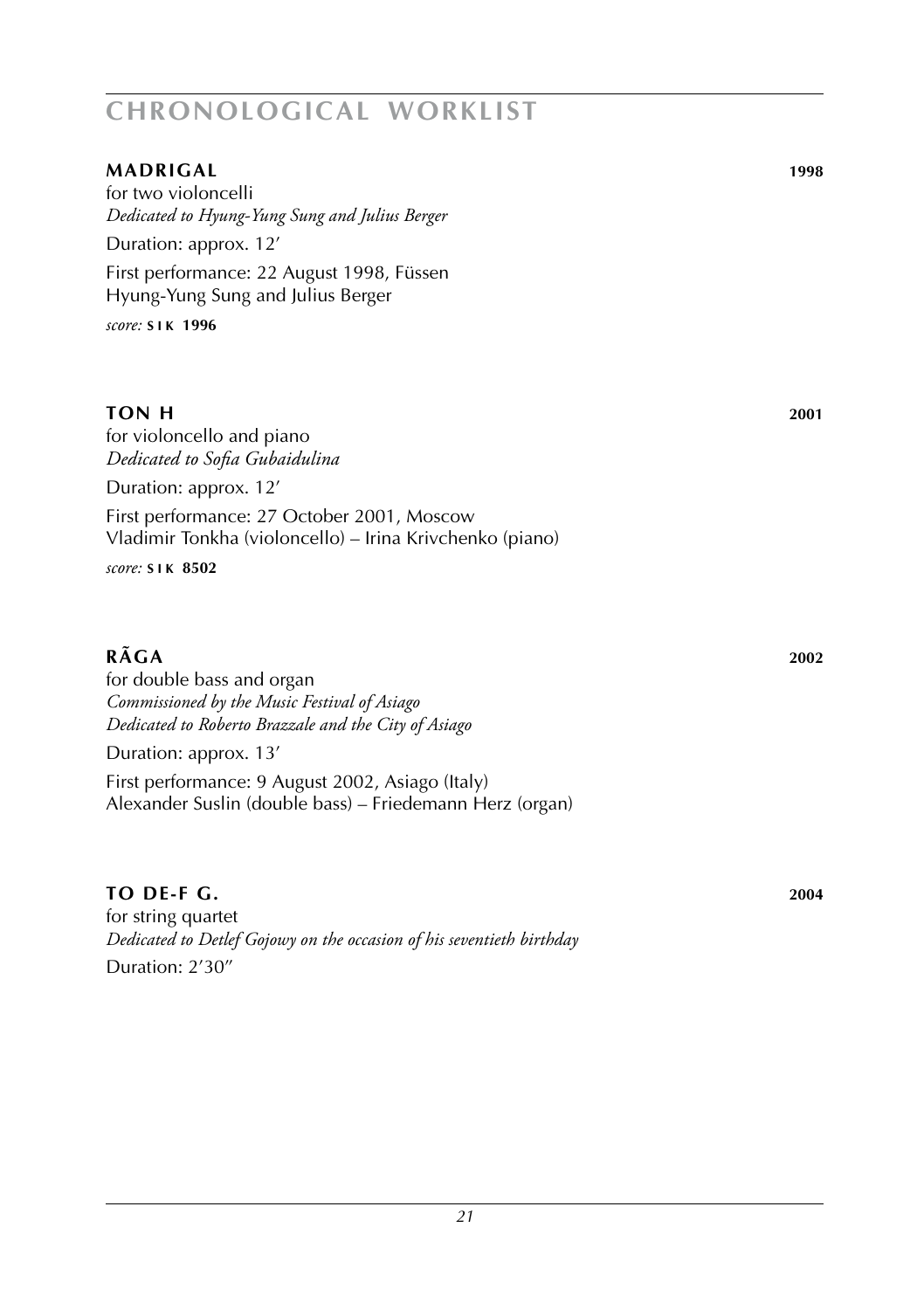#### **1 7 5 6 2005**

for violin solo *Commissioned by the Sixth International Leopold Mozart Violin Contest Dedicated to Nurit Stark* Duration: 8'30'' First performance: 27 May 2006, Augsburg Nurit Stark

*score:* **s i k 8535**

#### **ave maria 2005**

for four violoncelli and a small bell (g sharp '''') *Commissioned by an dedicated to Vladimir Tonkha*

Duration: 8'

First performance: 26 November 2005, Tver Tonkha Violoncello Quartet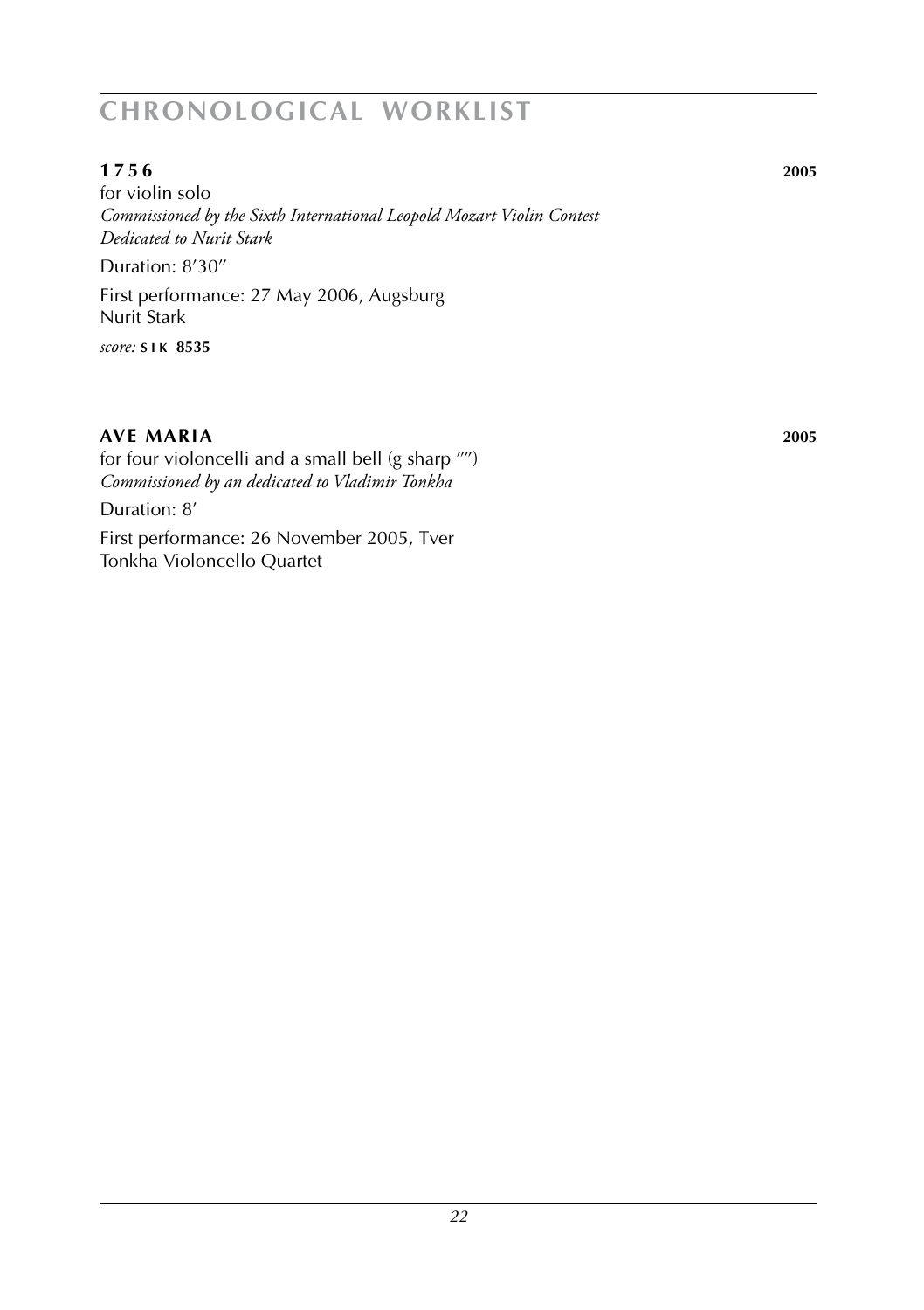### **arrangements**

| <b>ALBUM POUR ENFANTS, Op. 39</b> [PETER TCHAIKOWSKY]<br>arrangement of eight piano pieces for orchestra<br>Commissioned by Moscow Radio                                                                                                                          | 1970 |
|-------------------------------------------------------------------------------------------------------------------------------------------------------------------------------------------------------------------------------------------------------------------|------|
| 1. March of the Wooden Soldiers<br>2. The Doll is Ill<br>3. Valse<br>4. Polka<br>5. Song of Naples<br>6. The Sorceress [Baba Yaga]<br>7. Sweet dreams<br>8. Song of the Lark                                                                                      |      |
| 2 (picc).2 (cor anglais).2.2 – 2.2.0.0 – timp. perc (2 players: tgl, side dr, cym,<br>marimba). harp. strings                                                                                                                                                     |      |
| Duration: approx. 12'                                                                                                                                                                                                                                             |      |
| First performance: January 1970, Moscow (broadcasting production)<br>Symphony Orchestra of the All Unions Radio – Sandor Kallos (conductor)                                                                                                                       |      |
| VISIONS FUGITIVES (Nos. 7,17,18,19,20) [SEGEL PROKOFIEV]<br>for strings $-$ No. 7, 17, 20 with additional harp<br>Commissioned by the Stuttgart State Opera for the ballett 'Endstation Sehnsucht' (based on 'A<br>Streetcar Named Desire' by Tennessee Williams) | 1983 |

Duration: approx. 10'

First performance: 3 December 1983, Stuttgart Württembergisches Staatsorchester – Michael Collins (conductor)

#### **PEZZO CAPRICCIOSO**, Op. 62 [PETER TCHAIKOWSKY] **1984**

for violoncello and string quintet or full strings *Commissioned by David Geringas*

Duration: approx. 10'

First performance: 27 September 1986, Hamburg David Geringas (violoncello) – Robert Stehli (conductor)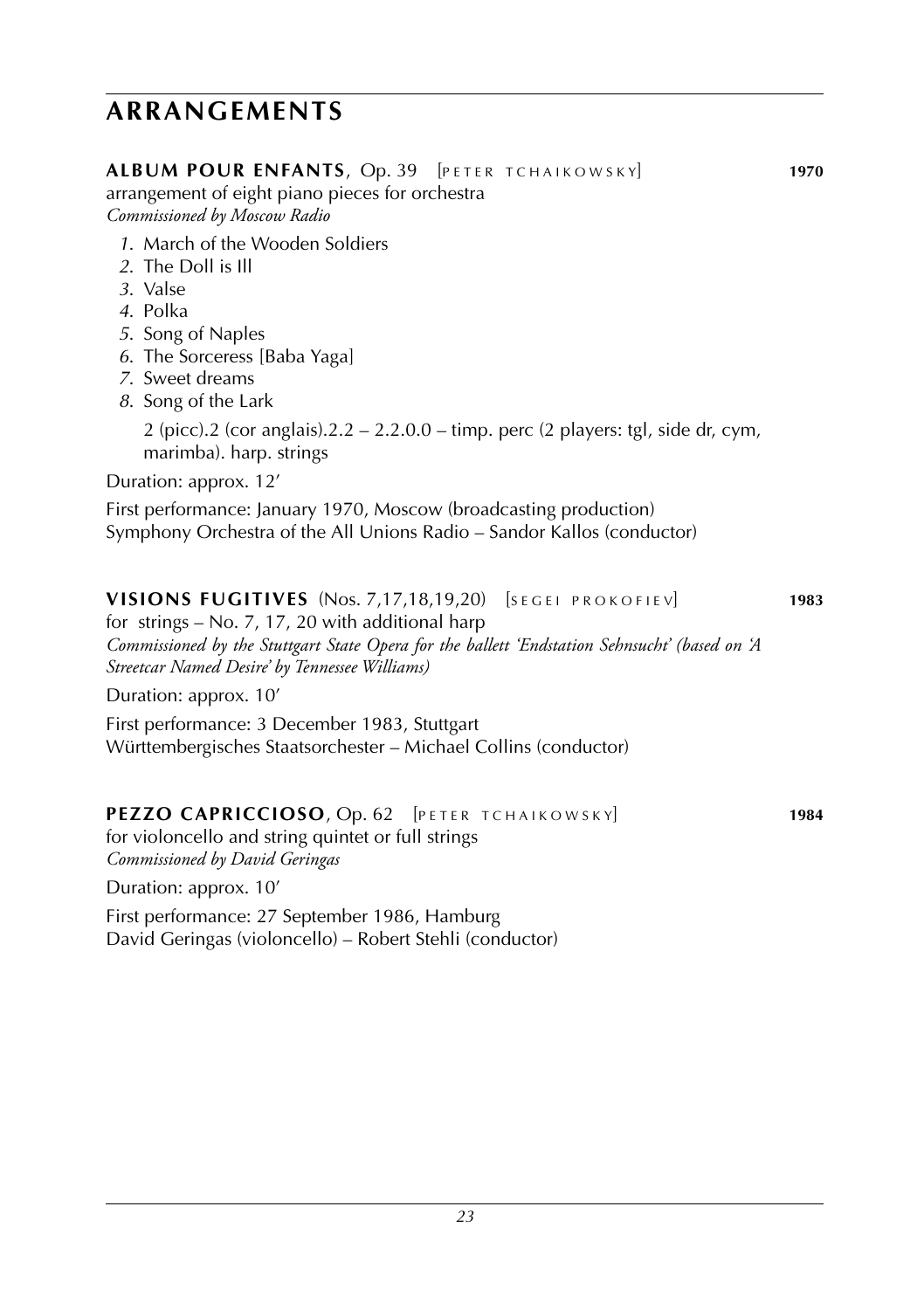### **arrangements**

#### **THE SPINNING-WHEEL**, Op. 55, 1 [DAVID POPPER] 1984

for violoncello and orchestra *Commissioned by David Geringas*

 $2.2.2.2 - 2.0.0.0 -$  perc (2 players: timp, tgl, side dr, glsp). strings

Duration: approx. 5'

First performance: 1 January 1985, Kassel David Geringas (violoncello) – Orchestra of the Staatstheater Kassel – Woldemar Nelson (conductor)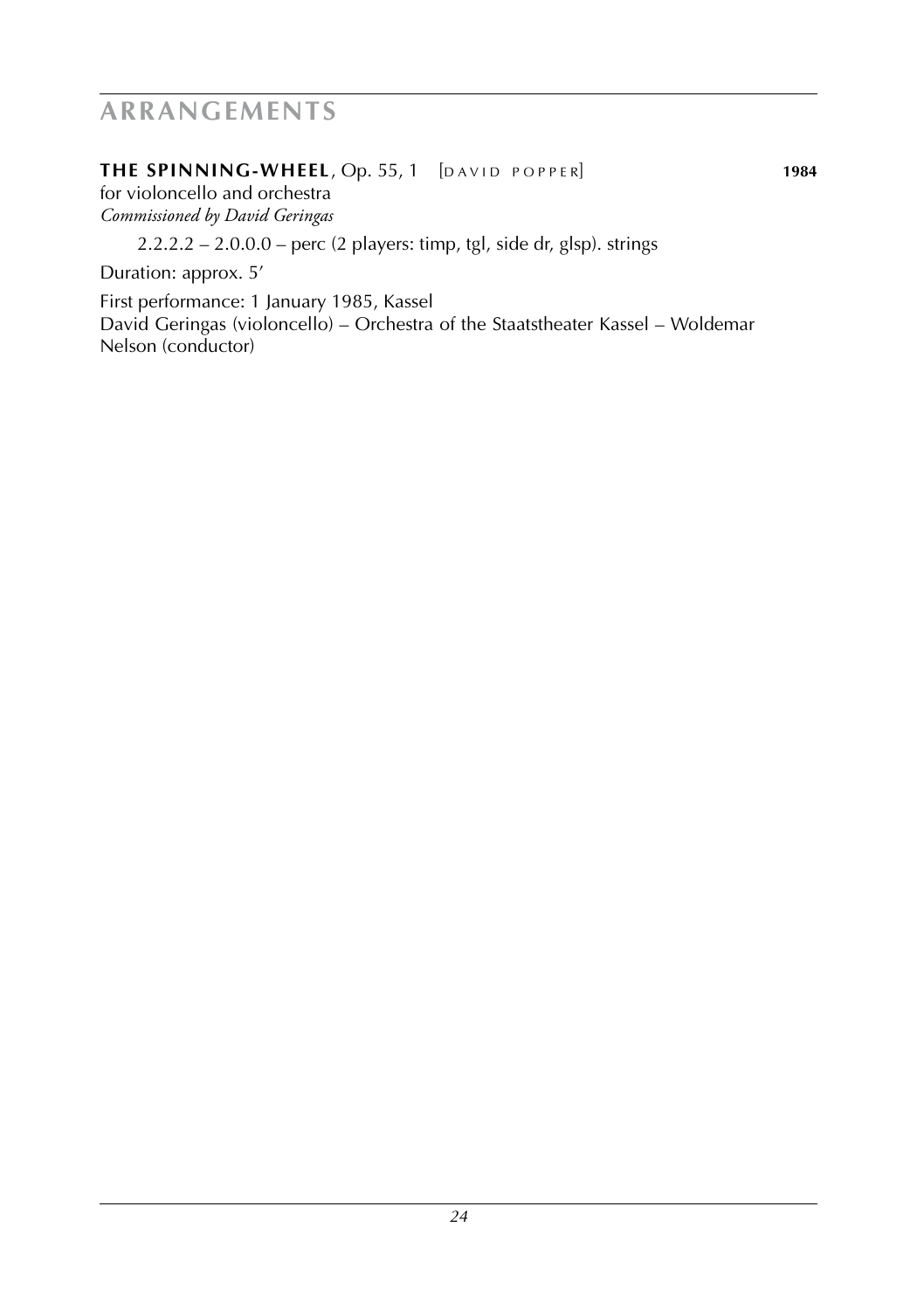### **astraea improvisations**

International live appearances of ASTRAEA: Davos: 1991 – Heidelberg: 1991, 1992 – Tokyo 1991, 1993, 1997 – Lockenhaus: 1995 – Mainz: 1996 – Zürich: 1997

#### **farewell to matyora 1983**

Colour feature film (Mosfilm Studios, 1983) (script: L. Shepitko, R. Turin, E. Klimov / director: E. Klimov / camera: A. Rodionov, J. Shirtladse, S. Taraskin / stage: V. Petrov / conductor: D. Pokrovsky) Symphonic music by Alfred Schnittke – improvised music for ASTRAEA-instruments by Sofia Gubaidulina, Viktor Suslin and Vyacheslav Artyomov (recorded in 1981)

Duration: ca. 35'

| <b>ASTRAEA I-IV</b><br>Duration: 16'03" (I), 12'15" (II), 7'50" (III), 11'25" (IV) | 1991 |
|------------------------------------------------------------------------------------|------|
| <b>ASTRAEA V</b><br>Duration: 25'33                                                | 1991 |
| ASTREJA<br>Duration: 25'36" (I), 20'15" (II)                                       | 1994 |
| <b>FREE IMPROVISATION</b><br>Duration: 11'10"                                      | 1995 |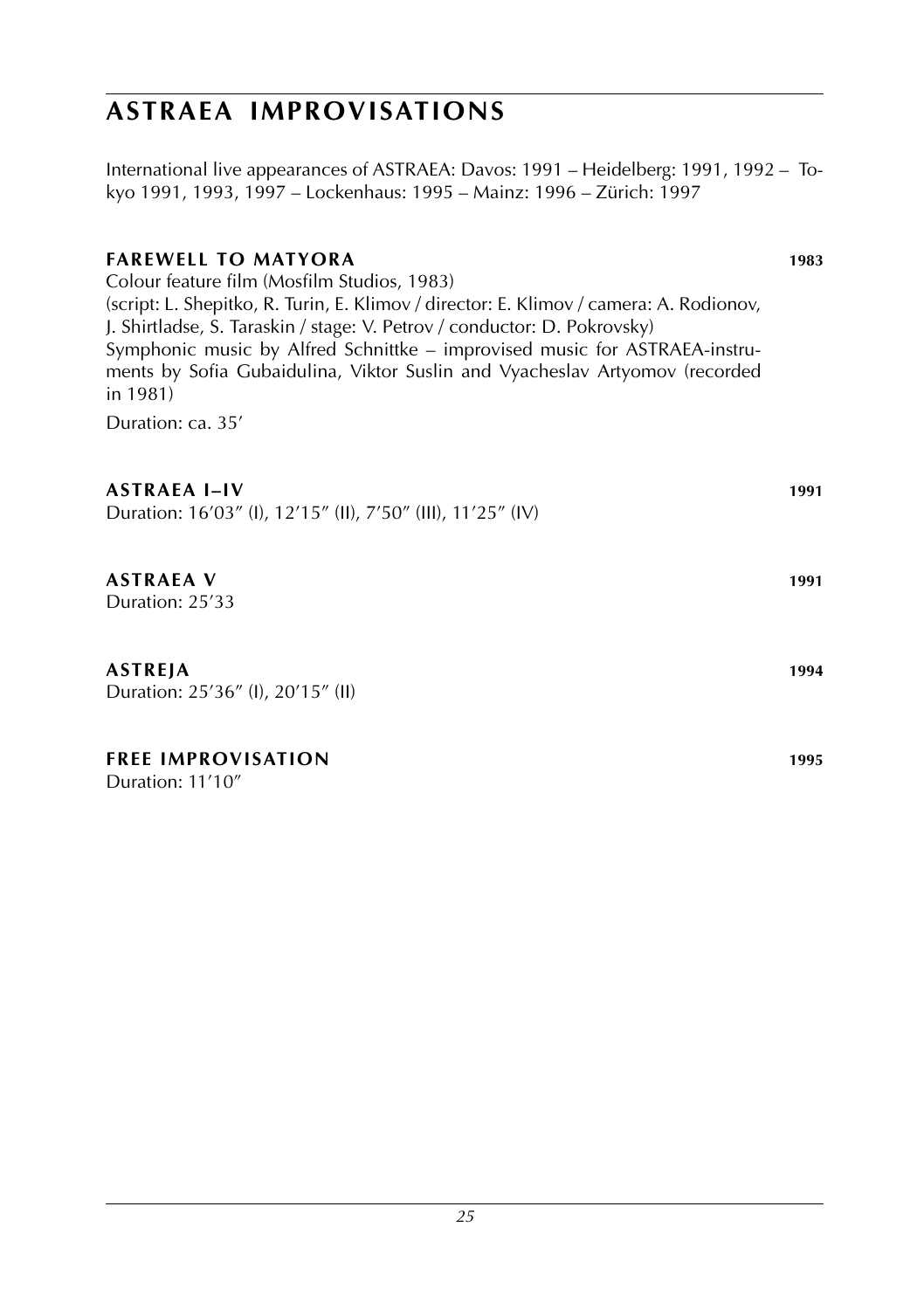### **discography**

#### **ALBUM POUR ENFANTS, Op. 39 PYOTR TCHAIKOVSKY**

 – Symphony Orchestra of the All Unions Radio – Sandor Kallos (conductor) [Nos. 1, 2, 3 and 4] . . . **m e l o d i a l p d 0 0 0 2 9 1 4 3 - 4 4**

#### **astreja**

– S. Gubaidulina – V. Suslin – V. Artyomov (Tokyo) . . **s o l y d r e c o r d s s l r 0 0 2 7**

#### **astraea i–IV**

| – S. Gubaidulina – V. Suslin – M. Pekarski – |
|----------------------------------------------|
|                                              |
| – S. Gubaidulina – V. Suslin – M. Pekarski – |
|                                              |

#### **ave marcus**

#### **capriccio über die abreise**

| - Valery and Oleg Gradov Westdeutscher Rundfunk, Köln, 1981 |  |
|-------------------------------------------------------------|--|
|                                                             |  |

#### **chanson contre raison** Sonata for violoncello solo

| - Hyun-Jung Sung c D s o A K - 1 (Salzburger Festwochen 1993) |  |  |
|---------------------------------------------------------------|--|--|
|                                                               |  |  |
| - Vladimir Tonkha MEGADISC MDC 7819                           |  |  |

#### **free improvisation**

– S. Gubaidulina – V. Suslin – A. Suslin (Lockenhaus Festival 1995) . . . **b i s c d 8 1 0**

#### **grenzübertritt** (crossing beyond)

| - Eckart Schloifer (viola) - Klaus Heitz (violoncello) -<br>Michinori Bunya (double bass)  Südfestfunk, Baden-Baden, 1991 |
|---------------------------------------------------------------------------------------------------------------------------|
| - Sara Kuijken (viola) - Martijn Vink (violoncello) -<br>Koenraad Hofman (double bass) EXPLICIT RECORDS E! 99004          |
| – Igor Boguslavsky (viola) – Vladimir Tonkha (violoncello) –                                                              |
| IN MY END IS MY BEGINNING - SONATA NO. 2 FOR ORGAN                                                                        |
|                                                                                                                           |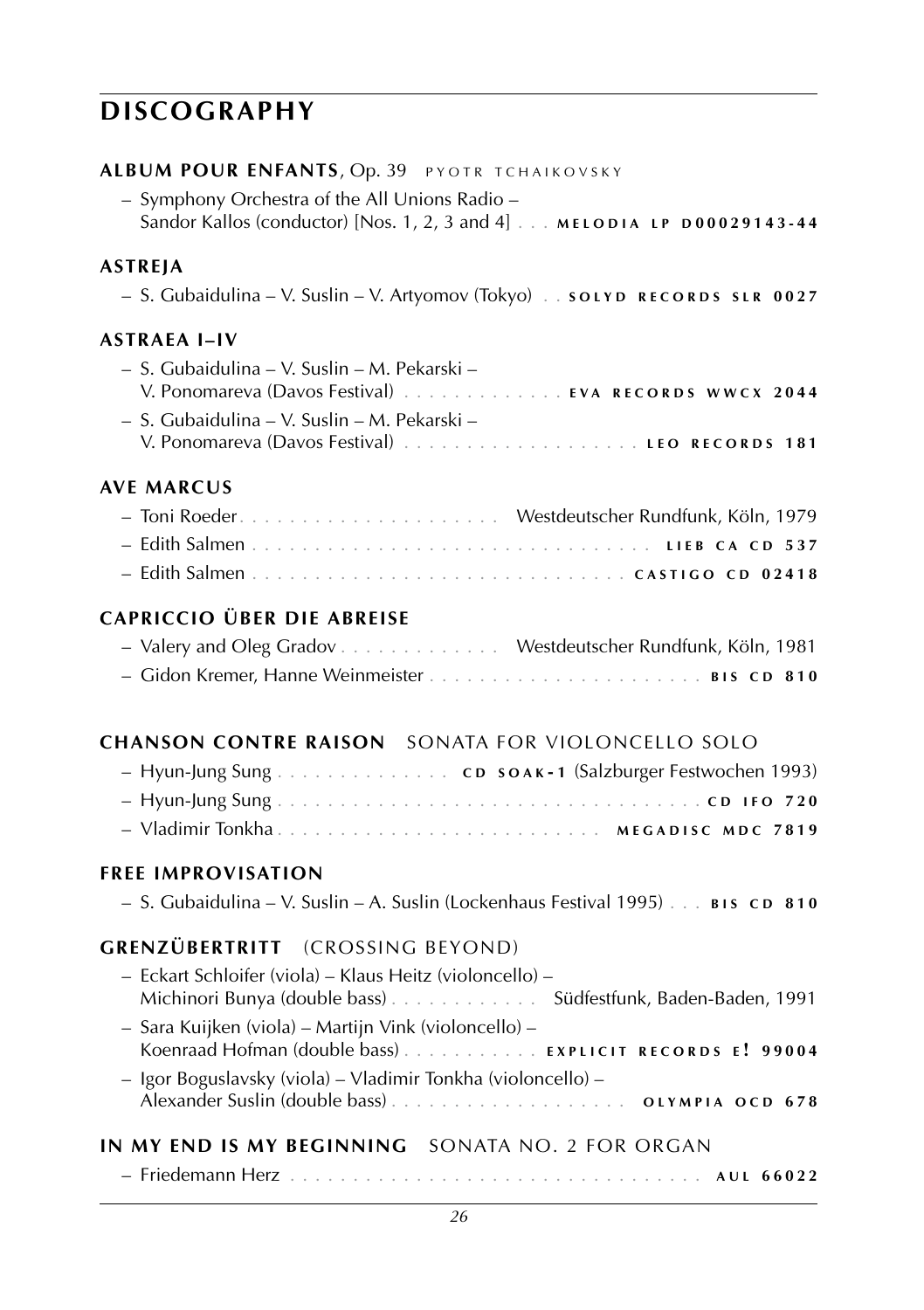### **discography**

#### **lamento**

#### **"leb' wohl"** (farewell)

- Symphonieorchester des Westdeutschen Rundfunks Zoltan Pesko (conductor) . . . . . . . . . . . . Westdeutscher Rundfunk, Köln, 1987
- Yekaterinenburg Philharmonic Orchestra Yuri Nikolayevsky (conductor) . . . . . . . . . . . . . . . MC Veprecs, 1997, Moscow

#### **le deuil blanc**

| - Wulfin Lieske (guitar) – Markus Hufschmidt (bass flute) –     |  |  |  |  |  |
|-----------------------------------------------------------------|--|--|--|--|--|
| Rachel Gruber (violoncello) –                                   |  |  |  |  |  |
| Thomas Melxner (percussion). Westdeutscher Rundfunk, Köln, 1996 |  |  |  |  |  |
| - Oleg Khudiakov (bass flute) - Alexander Martynov (guitar) -   |  |  |  |  |  |

Vladimir Tonkha (violoncello) – Marc Pekarsky (percussion). **o l y m p i a o c d 6 7 8**

#### **madrigal**

|  |  |  | - Vladimir Tonkha, Elena Zhuliova | MEGADISC MCD 7819 |  |  |
|--|--|--|-----------------------------------|-------------------|--|--|
|--|--|--|-----------------------------------|-------------------|--|--|

#### **morgendämmerungsmusik**

|  | OLYMPIA OCD 678 |  |
|--|-----------------|--|
|  |                 |  |

#### **mitternachtsmusik**

| $-$ R. Lielmane (violin) $-$ P.-J. Hofer (harpsichord) $-$ |  |
|------------------------------------------------------------|--|
|                                                            |  |
| $-$ T. Grindenko (violin) – A. Lubimov (harpsichord) –     |  |
|                                                            |  |

#### **patience**

| - Deborah Richards, Kristi Becker | Westdeutscher Rundfunk, Köln, 1980 |
|-----------------------------------|------------------------------------|
|-----------------------------------|------------------------------------|

#### **poco a poco ii** sonata no. 1 for organ

| <b>SCHATZ-INSEL</b> |  |
|---------------------|--|
|                     |  |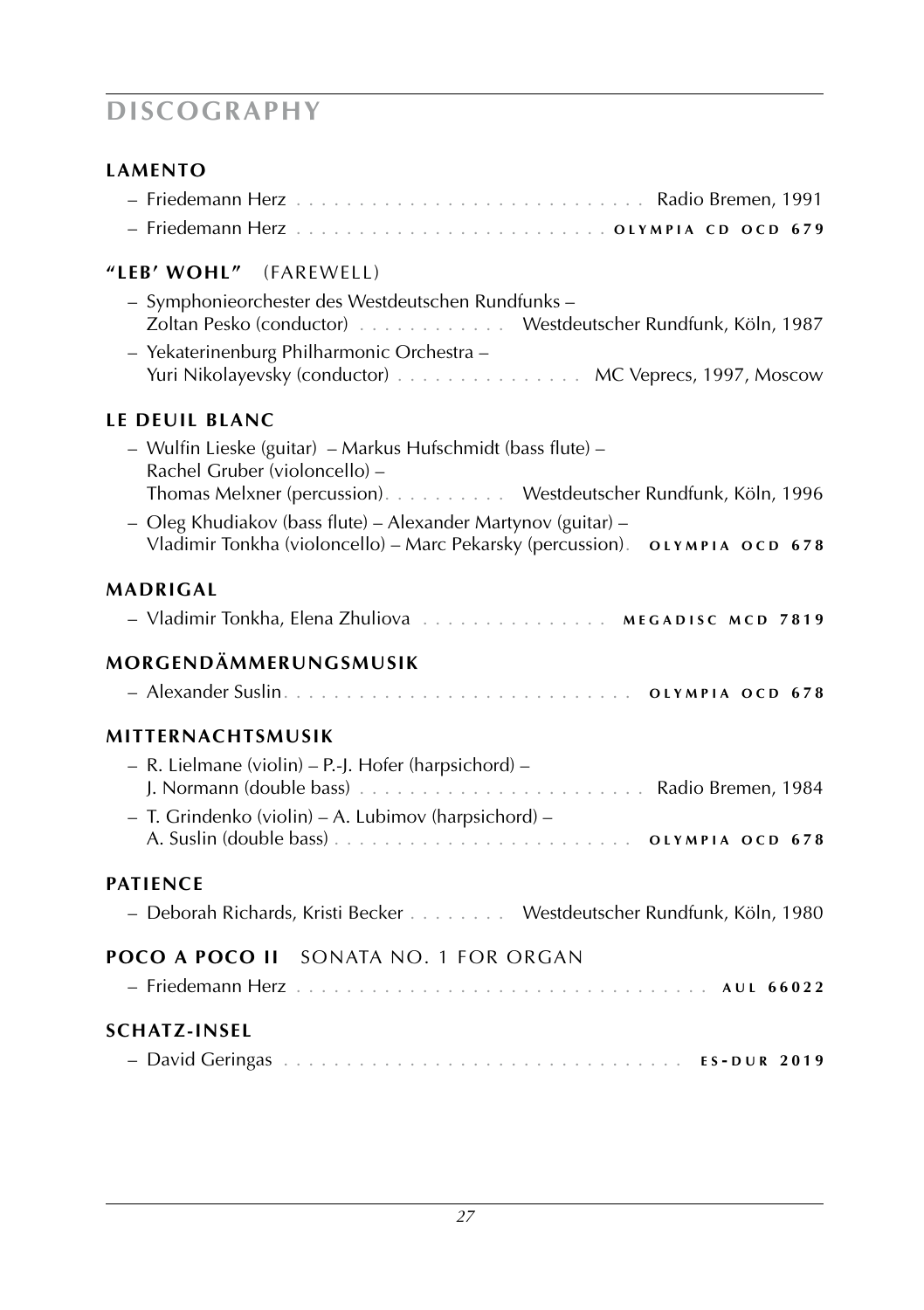# **discography**

### **sonata capricciosa**

| - Eckart Schloifer (viola) -<br>Christian von Blohm (harpsichord) Saarländischer Rundfunk, 1987<br>- Eckart Schloifer (viola) - Christian von Blohm (harpsichord). . Radio Bremen, 1988<br>- Igor Boguslavsky (viola) - Alexei Lubimov (harpsichord) . OLYMPIA CD OCD 678 |
|---------------------------------------------------------------------------------------------------------------------------------------------------------------------------------------------------------------------------------------------------------------------------|
| <b>SONATA FOR PIANO</b>                                                                                                                                                                                                                                                   |
|                                                                                                                                                                                                                                                                           |
| SONATA PER VIOLONCELLO E PERCUSSIONE                                                                                                                                                                                                                                      |
| - David Geringas (violoncello), Markus Stekeler,<br>William Zien (percussion) Westdeutscher Rundfunk, Köln, 1985<br>- David Geringas (violoncello), Markus Stekeler,                                                                                                      |
| - Vladimir Tonkha (violoncello), Andreas Schwartz,                                                                                                                                                                                                                        |
| <b>STRING QUARTET</b>                                                                                                                                                                                                                                                     |
|                                                                                                                                                                                                                                                                           |
| THREE CHORAL PIECES ON TEXTS BY DANIIL KHARMS                                                                                                                                                                                                                             |
| - Women's voices of the Moscow Tchaikovsky Conservatory                                                                                                                                                                                                                   |
| TRIO SONATA                                                                                                                                                                                                                                                               |
| - Oleg Khudiakov (flute) - Alexander Martynov (guitar) -                                                                                                                                                                                                                  |
| <b>TWENTY-FOUR TRIADS</b>                                                                                                                                                                                                                                                 |
|                                                                                                                                                                                                                                                                           |
| <b>TWO PIECES FOR PIANO</b>                                                                                                                                                                                                                                               |
|                                                                                                                                                                                                                                                                           |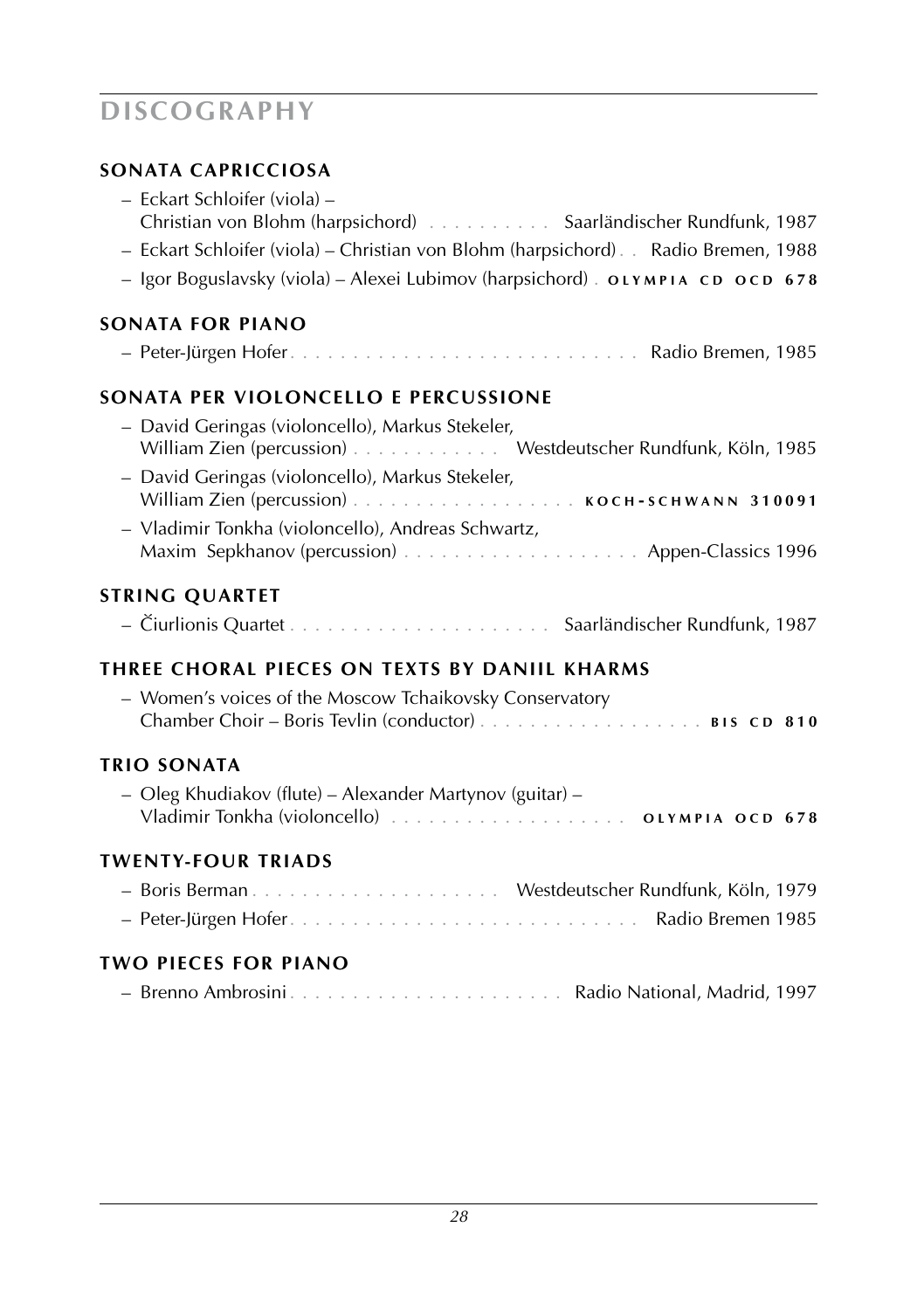# **essays and articles by viktor suslin**

#### **Programme notes on his own works** (1981-1997)

In concert and festival programmes. Sikorski archives, Hamburg.

#### **Auskunft über Sofia Gubaidulina**

Programme, 32. Berliner Festwochen (1982), pp. 4-7; reprinted in *Komponistinnen. Internationales Festival. Dokumentation*, pp. 58-62. Edited by Kulturinstitut KOMPONIS-TINNEN. Heidelberg, 1989; programme, Lockenhaus Festival ASTRAEA Kremerata Musica IV (Astraea und ihre Welt) (1995), pp. 4-7. Edited by Corinna Hesse and Bettina Weidel; programme, Holland Festival (Muziek uit de Sovejtunie) (1989), pp. 11-14. Edited by Roeland Hazendonk and Bas van Putten.

#### **Gedanken zur Gruppen-Improvisation**

1982. Typewritten.

#### **Komponieren in der Sowjetunion** [I]

WDR 3, 15 July 1983.

#### **Komponieren in der Sowjetunion** (Astraea) [II]

WDR 3, 9 November 1984.

Programme, Lockenhaus Festival ASTRAEA Kremerata Musica IV (Astraea und ihre Welt) (1995), pp. 46-56. Edited by Corinna Hesse and Bettina Weidel.

#### **Nieuwe Muziek in Moskou**

Programme, Holland Festival (Muziek uit de Sovjetunie) (1989), pp. 8-10. Edited by Roeland Hazendonk and Bas van Putten.

#### **Alfred Schnittke**

Programme, Holland Festival (Muziek uit de Sovjetunie) (1989), p. 21. Edited by Roeland Hazendonk and Bas van Putten.

#### **Galina Ustvolskaya, Dona nobis pacem** (Composition no. I)

Programme, Holland Festival (Muziek uit de Sovjetunie) (1989), pp. 43-44. Edited by Roeland Hazendonk and Bas van Putten.

#### **Valentin Silwestrow**

1989. Typewritten [in German].

#### **Galina Ustvolskaya**

In *Galina Ustwolskaja*, Musikverlage Sikorski, 1990 [in German, English and French]; reprinted in *Komponistinnen. Internationales Festival.* Dokumentation, p. 63. Edited by Kulturinstitut KOMPONISTINNEN. Heidelberg, 1989.

#### **Zur aktuellen Musiksituation**

In *Sowjetische Musik im Licht der Perestroika*, pp. 299-300 Edited by Hermann Danuser, Hannelore Gerlach, and Jürgen Köchel. Laaber, 1990.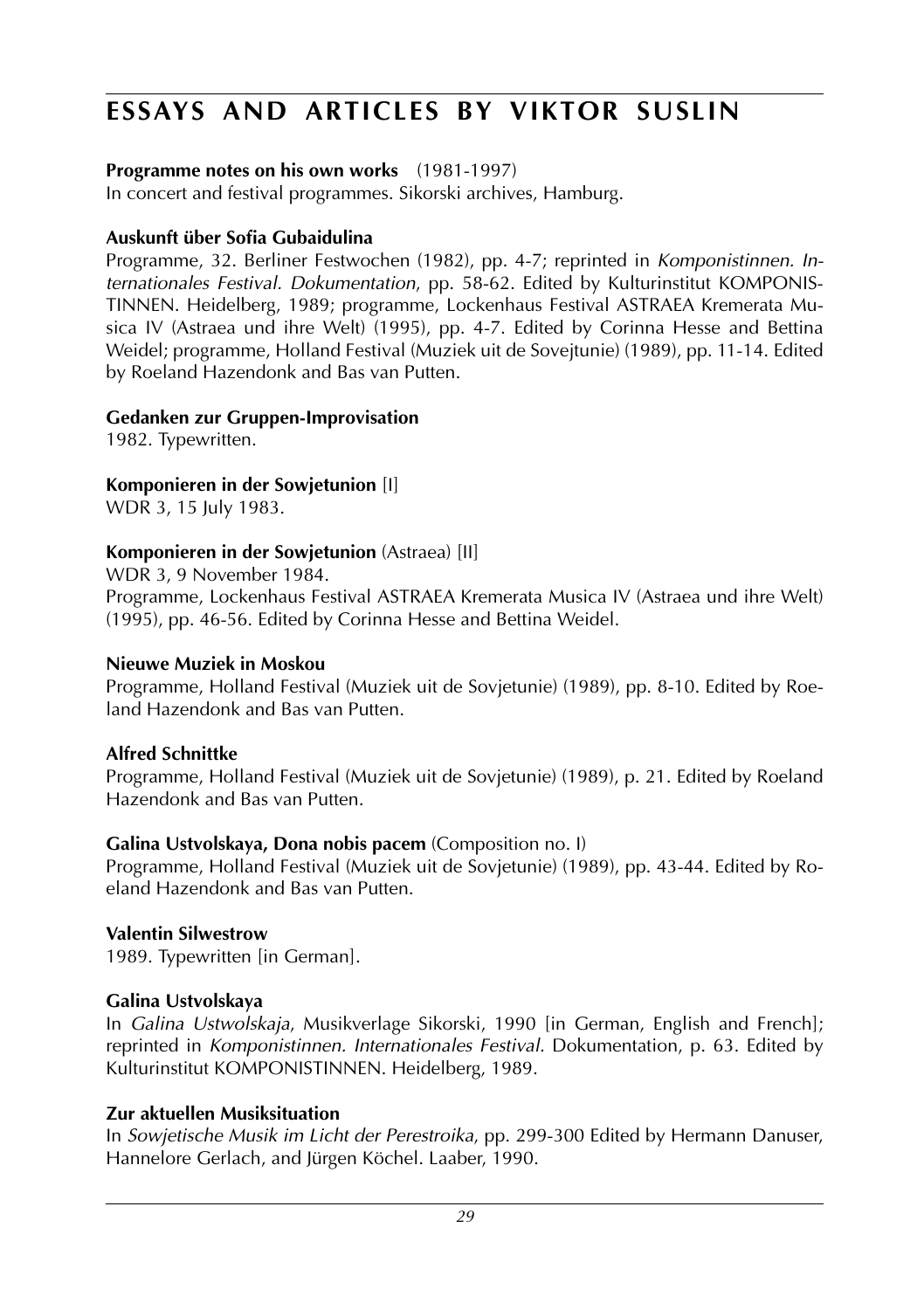# **essays and articles by viktor suslin**

#### **Viktor Suslin:** Personal Statement

In *Sowjetische Musik im Licht der Perestroika*, pp. 420-21. Edited by Hermann Danuser, Hannelore Gerlach, and Jürgen Köchel. Laaber, 1990.

#### **An apostle Sent by Webern ...**

Tempo, A Quarterly Review of Modern Music 173 (June 1990): 39-40.

#### **Laudatio für Sofia Gubaidulina**

Programme, 7. Internationales Komponistinnen-Festival (Heidelberg, 1991), pp. 16-22; reprinted in *Internationales Musik-Festival Komponistinnen, Dokumentation – Kongressbericht*, pp. 21-27. Edited by Roswitha Sperber and Detlef Gojowy. Heidelberg, 1992.

#### **Astraea**

In *Internationales Musik-Festival Komponistinnen, Dokumentation – Kongressbericht*, pp. 137-39. Edited by Roswitha Sperber and Detlef Gojowy. Heidelberg, 1992.

#### **Entwicklungsmomente**

Antworten auf drei Fragen zur Lage der Musik am Jahrhundertende In Supplement, *Das Goetheanum* 50 (1993): 30-31; programme, Lockenhaus Festival AS-TRAEA Kremerata Musica IV (Astraea und ihre Welt) (1995).

#### **De kracht van een laserstraal**

In *Preludium* Programmablad voor Concertgebouw en Koninklijk Concertgebouworkest (January 1995), pp. 4-7.

#### **Music of Spiritual Independence**

The Music of Galina Ustvolskaya In *Music from the former USSR*, vol. 2, pp. 141-56. Moscow, 1996; *Ex Oriente ...*, pp. 99- 110. Edited by Valeria Tsenova. Verlag Ernst Kuhn, Berlin, 2002

#### **He shines, but does not seek to dazzle**

*The Art of Anatoly Vedernikov* Vol. 21, CD booklet Denon 80626, 1997 [in Japanese].

#### **Wie die Luft zum Atmen**

In *Ringgespräch über Gruppenimprovisation*, vol. LXVII, pp. 45-48. Berlin, 2001.

#### **A Black Sheep in the Flock**

in memoriam Anatoli Vedernikov In *Anatoly Vedernikov*, pp. 120-128. Compozitor, Moscow, 2002.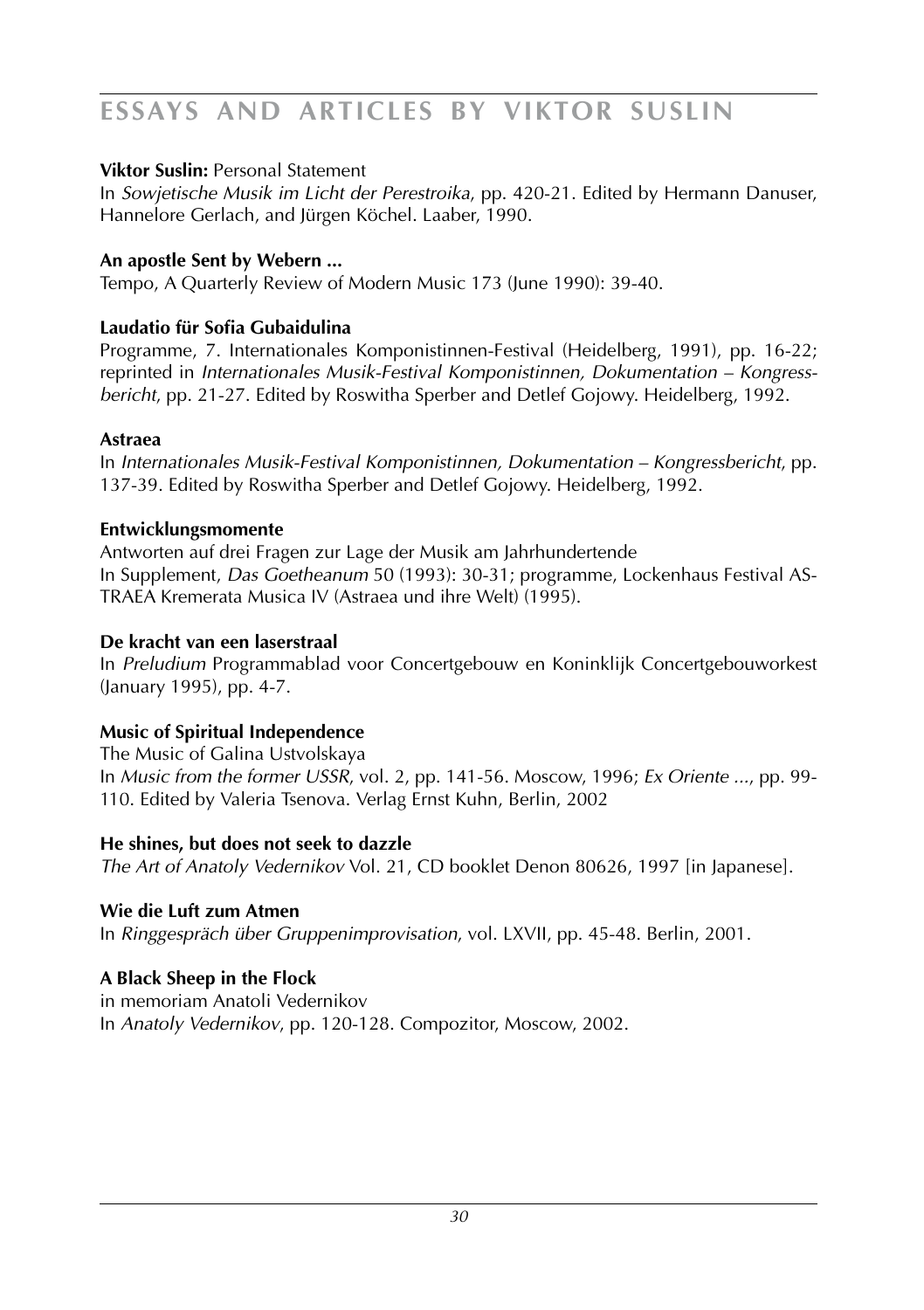### **essays and articles about viktor suslin**

D A N I E L C A U X **La musique contemporaine sovietique** *l'Art Vivant* (September 1971): 31. [in French]

A LERED SCHNITTKE **Tri imeni novoy naivnosti** [Three Names of the New Simplicity] (V. Artyomov, V. Martynov, V. Suslin) *Musikalnaya Akademia* 1/1992: 27. [in Russian]

HEINRICH VON LÜTTWITZ

**Kadenzen aus Farbwolken** *Die Welt*, 3 April 1979. [in German]

M A N F R F D S T A H N K F

**Junge moskauer Komponisten** *Neue Zeitschrift für Musik* (March/April 1981): 149-51. [in German]

D E T L E F G O LOWY **Wenn einer in Moskau Schafskopf spielt** Der russische Komponist Viktor Suslin im Westen *Die Welt*, 15 May 1982. [in German]

D E T L E F G O LOWY **Paradies für neue Töne** *Rheinischer Merkur*, 19 November 1982. [in German]

M I C H A E L K U R T Z **Gespräch mit Viktor Suslin** In *Zeitschrift für Musikpädagogik* 48 (January 1989): 17-32. [in German]

M I K H A I L G O L D S T E I N **Ego tvorchestvo v polnom razgare** [At the Height of his Creative Powers] *La pensée russe*, 29 May 1987. [in Russian]

I Ü R G E N K Ö C H E L **Laudatio für Viktor Suslin** Speech to mark the award to Suslin of the Pinneberger Kulturpreis 1990. Typewritten.

L U T Z L E S L E **Russische Orgelmusik** *Deutsches Allgemeines Sonntagsblatt*, 14 September 1990. [in German]

**Pick of the Month** *Rekord Geijutsu* (September 1991) [in Japanese].

h i d e k a z u y o s h i d a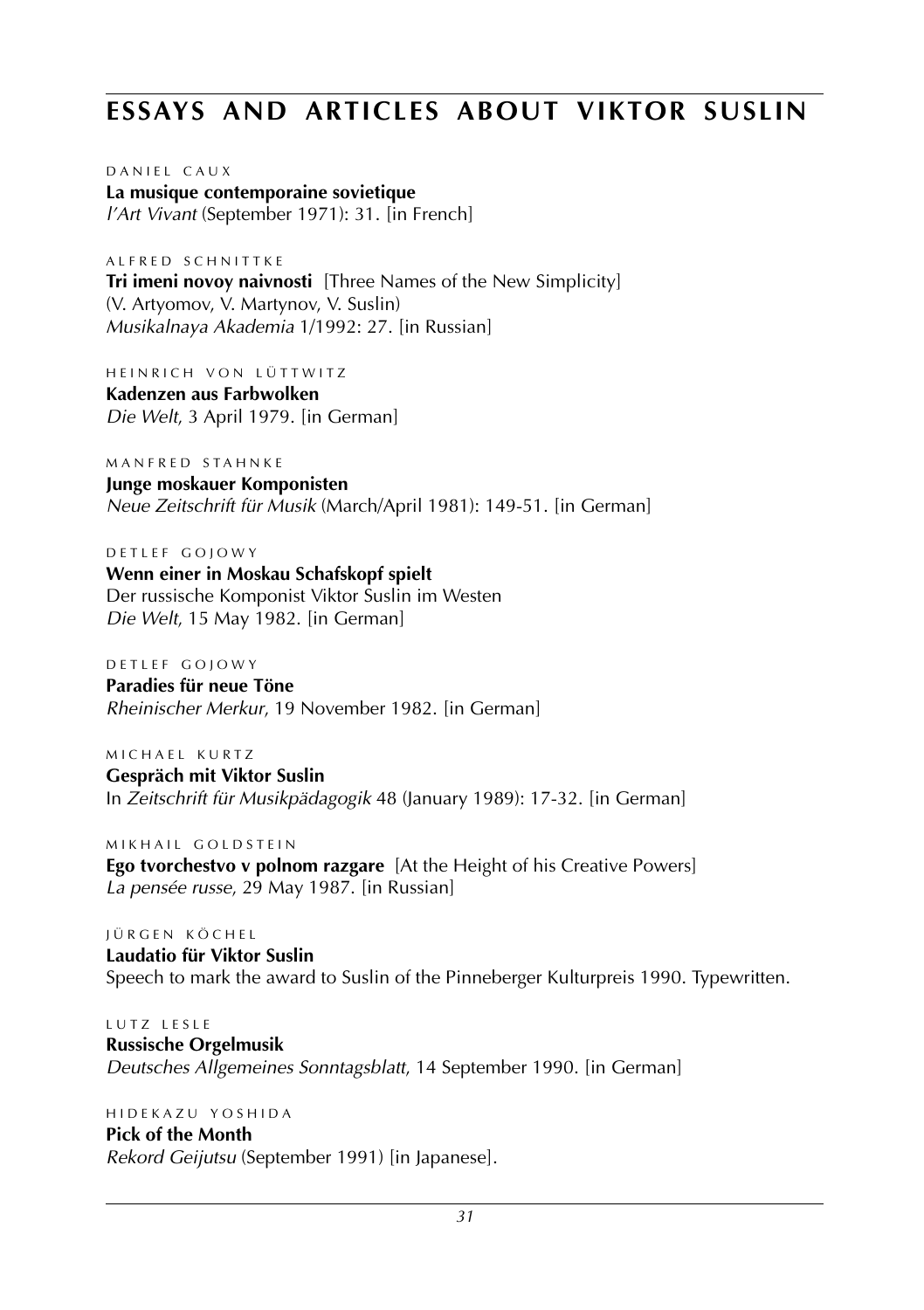# **essays and articles about viktor suslin**

#### D O R O T H E A R E D E P E N N I N G

**Viktor Suslin** In *Komponisten der Gegenwart.* Munich, 1992. [in German]

#### D O R O T H E A R E D E P E N N I N C

#### **Komponisten aus der ehemaligen Sowjetunion in Deutschland**

In *Internationales Musik-Festival Komponistinnen, Dokumentation – Kongressbericht*, pp. 309-18. Edited by Roswitha Sperber and Detlef Gojowy. Heidelberg, 1992. [in German]

#### R E I N H A R D K R I E C H B A U M

**Er ist mehr Grenz-Denker als Querdenker** *Salzburger Nachrichten*, 12 August 1993. [in German]

#### FRANS C. LEMAIRE

#### **Sousline, Viktor Yevseïevitch** In *La musique du xxe siècle en russie et dans les anciennes Républiques soviétiques*, pp.

480-81. Paris, 1994. [in French]

GERHARD KRAMER **Viktor Suslin, eine Entdeckung** *Die Presse*, 3 July 1995. [in German]

#### V A L E N T I N A K H O L O P O V A

#### **Viktor Suslin: Otkrytiye shansov, propushchennykh progressom**

[Viktor Suslin: The Revelation of Opportunities Which Progress has Missed] In *Music from the former USSR*, vol. 2, pp. 229-54. Compozitor, Moscow, 1996; In *Ex Oriente ...*, pp. 179-206. Verlag Ernst Kuhn, Berlin, 2002

#### VALENTINA KHOLOPOVA

**Suslin's Quarterton-system as a Way of Transcending the Hermetic Nature of Serialism** Paper given at the Austro-Russian conference on Music Theory, Moscow 1997. Typewritten [in German and Russian].

#### VALENTINA KHOLOPOVA

#### **Vierteltonsysteme contra Zwölftonhermetik** (Viktor Suslin and Sofia Gubaidulina) In *Positionen 37*, Berlin, November 1998 [in German].

FRIEDEMANN HERZ (**M**)**ein Orgelwerk: Viktor Suslin: "poco a poco"** In *Musik und Kirche*, vol.6, Nov./Dec. 2002 [in German].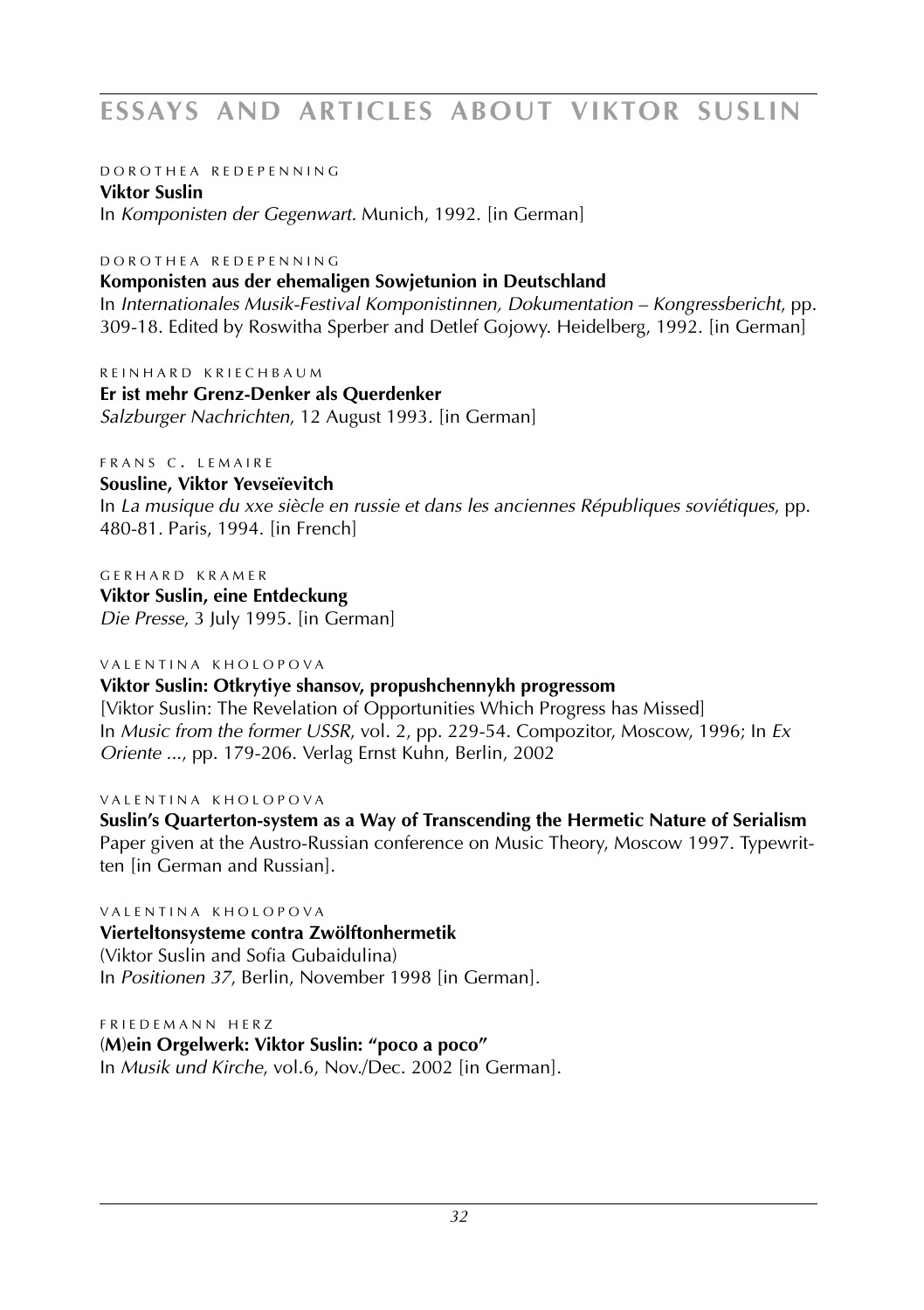# **index**

| Album pur enfants [PYOTR TCHAIKOWSKY] 23               |  |
|--------------------------------------------------------|--|
|                                                        |  |
|                                                        |  |
|                                                        |  |
|                                                        |  |
|                                                        |  |
| Chanson contre raison (Sonata for Violoncello solo) 18 |  |
|                                                        |  |
| Concerto for Violin and Chamber Orchestra  12          |  |
|                                                        |  |
|                                                        |  |
|                                                        |  |
|                                                        |  |
|                                                        |  |
|                                                        |  |
|                                                        |  |
|                                                        |  |
|                                                        |  |
|                                                        |  |
|                                                        |  |
|                                                        |  |
|                                                        |  |
| In my End is my Beginning (Sonata no. 2 for Organ)  17 |  |
|                                                        |  |
|                                                        |  |
|                                                        |  |